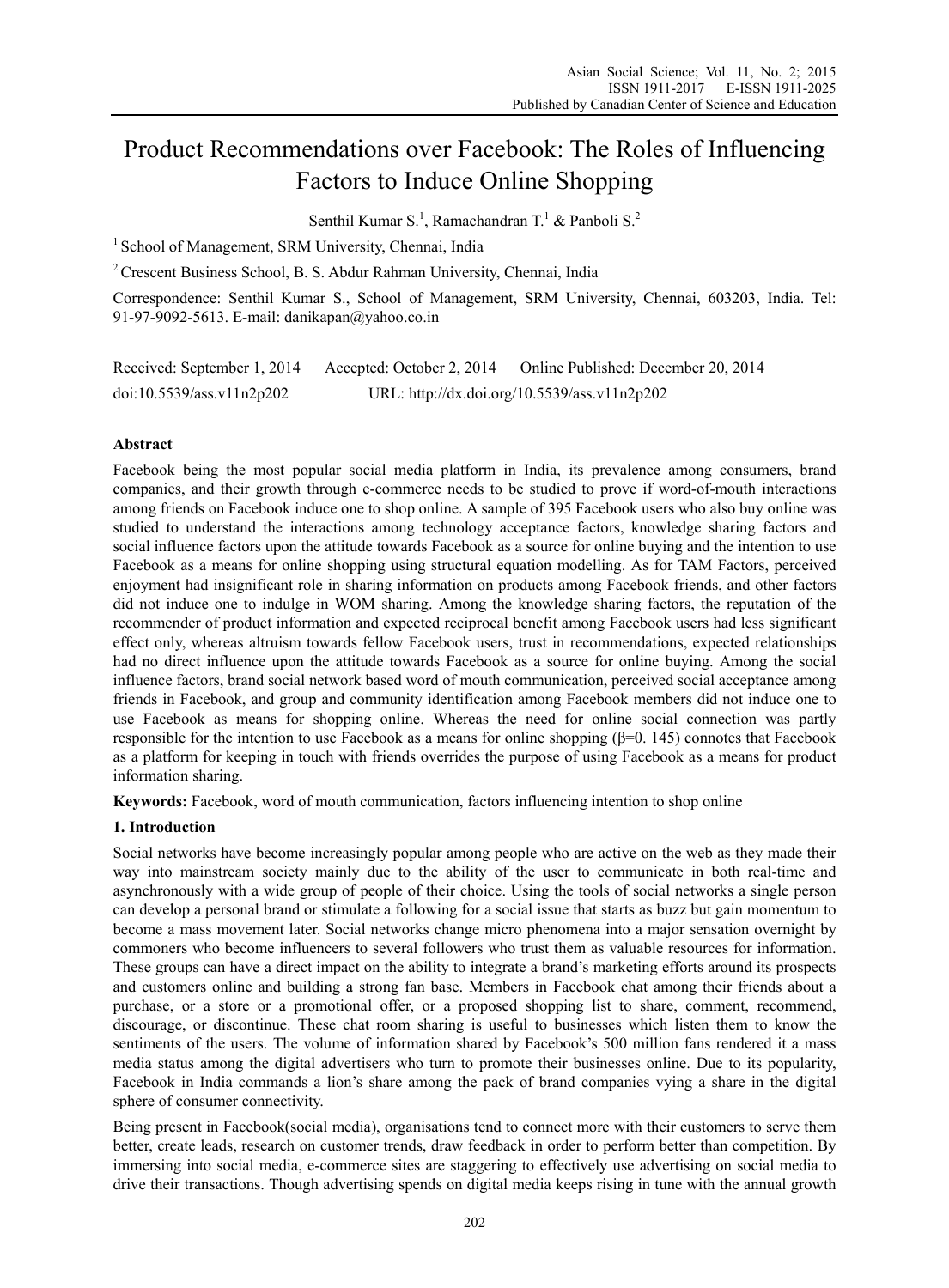rate of 15-18 percent, but the revenue accrued through the social media advertising stills hovers in single digits. Unless they increase the engagement with consumers through innovations these e-commerce players would lose to their traditional marketers. Looking into the popularity of Facebook among consumers, as also among brand companies, the growth of e-commerce industry in India and their advertising spends in digital media, it is necessary to know if word-of-mouth interactions among friends on Facebook play any role in the growth of e-commerce vis-a-vis online shopping.

Attitude towards Facebook for sharing or receiving information relevant to brands and products may be influenced by several factors. Adoption of a newer medium for information search or evaluation or dissemination is explained by technology acceptance factors. Besides, sharing one's knowledge whether prompted or not over an open virtual medium is influenced by many factors. Hence, knowledge sharing factors' action upon Facebook fans' attitude towards Facebook as a means for buying from Facebook's brand page is studied. In a virtual society no one lives in isolation. Everyone needs approval and acceptance for their actions from online members of the society. Hence the influence exerted among online friends (social influence) and behavioural intention towards an action is examined to know if social influence factors could induce someone to intentionally use Facebook as a means for buying online. By studying the mediating role of attitude towards Facebook as a source for buying from Facebook's brand page on the intent to use Facebook as a means for buying online we could prove the validity of theory of reasoned action. The research findings would throw light on the prospects of Facebook brand page advertising being the most effective medium to get connected with its users.

#### **2. Literature Review**

# *2.1 Theories Relevant to the Study*

Ajzen and Fishbein (1980) studied the interaction of one's attitude upon an action and the intention to do so and proposed the theory of reasoned action (TRA). While studying the purchase intention of emu fashion products by Generation Y consumers, Belleau et al., (2007) inferred that intention to buy them was influenced significantly by the attitude rather than the subjective norm or other exogenous variables. Bagozzi et al., (2006), showed how subjective norms and attitude influenced shopping coupon usage. Ajzen and Fishbein (1980) with the addition of perceived behavioural control modified their previous model into theory of planned behaviour (TPB) which predicts deliberate behaviour. While fast food restaurant patronage decisions across samples from four different countries was studied through the theory of planned behaviour, Americans differed greatly from Italians, Chinese or Japanese with more explained variance occurring between western and eastern cultures (Bagozzi et al., 2006). Pookulankara et al. (2011) concluded that utilitarian motives were instrumental to understand attitude in choosing between traditional, catalogues and online stores. Hansen et al. (2004) averred that the Theory of Planned Behavior is superior to TRA, while studying the intention to buy grocery online.

In this study, the influence of word of mouth communication of product purchase by Facebook friends upon the attitude towards using Facebook as a source for buying from brand's page which leads to the intention to use Facebook as a means for buying online from Facebook's brand page is being studied.

#### *2.2 Technology Acceptance and Related Studies*

In the initial model Davis (1985, 1989) included perceived ease of use towards technology based products and perceived usefulness towards technology based products as the main factors, whereas Childers et al.,(2001) modified it to include enjoyment to technology to explain its influence upon the attitude to shop online. Celik et al., (2011), explained how consumer acceptance of e-shopping was affected by trust, information quality, service quality, and enjoyment and system quality through extending the technology acceptance model. Whereas in a study on Chinese consumers Yaobin & Tao, (2007) integrated initial trust with TAM to explain online shopping behavior which demonstrated the significant effect of perceived usefulness, consumers' trust propensity, website security and vendor reputation on initial trust. Zhu et al., (2009) proved that besides perceived usefulness and ease of use, perceived risk when integrated with trust have significant impact on purchase intentions. Yang et al., (2004) concluded that affective attitude did not play a mediating role for cognitive attitude to induce information system use. The causal relationship between the online shopping capacity of consumers, perceived trust, perceived risk, perceived benefit, perceived cost and perceived value and consumer online purchasing behavior were confirmed using confirmatory factor analysis by Zhang et al., (2006). Kefi et al., (2010) concluded that, without any gender bias, attitude besides behavioural control influenced the intention to continue usage of Facebook but gender effects seemed to be significant in shaping the attitude towards Facebook for shy people. Di Pietro et al., (2012) investigated to what extent Facebook influences consumers' purchase decision and confirmed that enjoyment is a key determinant of Facebook usage as a tool for supporting the purchase decision. Lee & Paris (2013) proposed that the influence of trust, strength of relationships, and perceived enjoyment had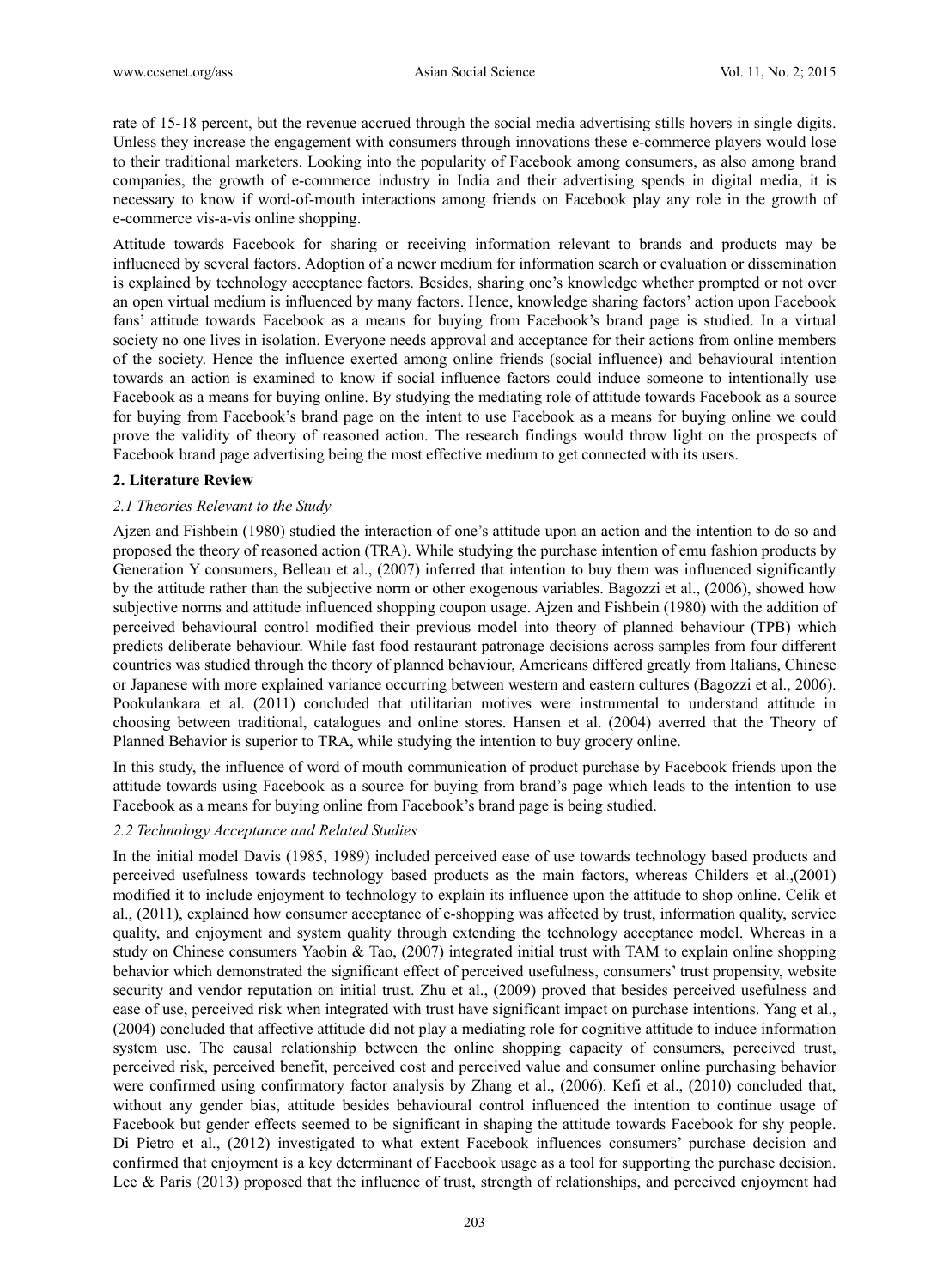significantly affected the users' acceptance of Facebook and their intentions to attend an event. In tune with the above studies, how technology acceptance factors are affecting the attitude towards Facebook as a source for buying online from Facebook's brand page is studied in the present research.

#### *2.3 Knowledge Sharing and Related Studies*

Social media's basic premise is to enable its users to post contents with the intention to encourage interaction. The ability to publish and distribute material such as videos and photos by individuals to share their experience with friends and online social communities promote sharing knowledge. Members of social sites who share information with other members and friends are the best targets for participation in viral marketing. Pi et al., (2013) summarized that source credibility, feeling of self-worth, social gain and subjective norm are responsible for knowledge sharing attitude. Facebook participation activities mainly focus on information sharing on knowledge and opinions, so to encourage individual's participation in social media the company can strategise its goals so as to relate their sense of togetherness and being responsible to their fans in order to induce them to actively participate and share freely (Heinonen & Kristina, 2011). Knowledge sharing is reciprocal, but not evaluative on the strength and weight of the knowledge itself. Reputation feedback rather than economic incentives influenced mostly the measure of knowledge sharing (Hung et al., 2011). Among the three knowledge sharing factors studied, trust and reciprocity showed a significant effect toward satisfaction, but reputation and vendor creativity do not have a significant effect on satisfaction (Shiau, Wen-Lung, Luo, & Meiling, 2012). According to Cheung, et al., (2012), the intention to share consumers' insight online did not have a significant connection with tie-strength, knowledge self-efficacy and ethical obligation. Hence, in this study, the influence of altruism, expected relationships, and reputation of the recommenders on Facebook, trust on the recommendations of friends on Facebook, and expected reciprocal relationships on the attitude towards Facebook as a source for buying online from Facebook's brand page is studied.

#### *2.4 Social Influence and Related Studies*



**Research Model** 

Figure 1. Hypotheses research model

Social influence is the extent of importance one adds to others' belief of him using a newer system (Lu et al., 2005), cited in Nikou, S., Bowman, H. (2013). According to Chu, et al., (2011) SNS user's total eWOM behaviour is positively influenced by expected reciprocal benefit, influence (informational & normative) and trust but negatively by homophily. Onnela et al., (2010) established that adoption intention of wireless mobile technology is influenced by the cause and effect relationship of technology acceptance factors and social influences and personal innovativeness. It is highly assertive that user's behavioural intention towards using mobile SNSs is strongly determined by social influence, mobility, habitual behaviour and critical mass in the research by Lin (2007). Yang &Kenneth (2011) found through hierarchical regression analysis, that social influence factors are consistent predictors of blog advertising use, which accounted for 31% of variance in explaining consumer's blog advertising use. The intention to be in Facebook is influenced by social factors, according to the empirical research conducted among a sample of students by Cheung et al., (2011). Chia Ying (2013) established the interaction between persuasive messages and social influence, and the resultant of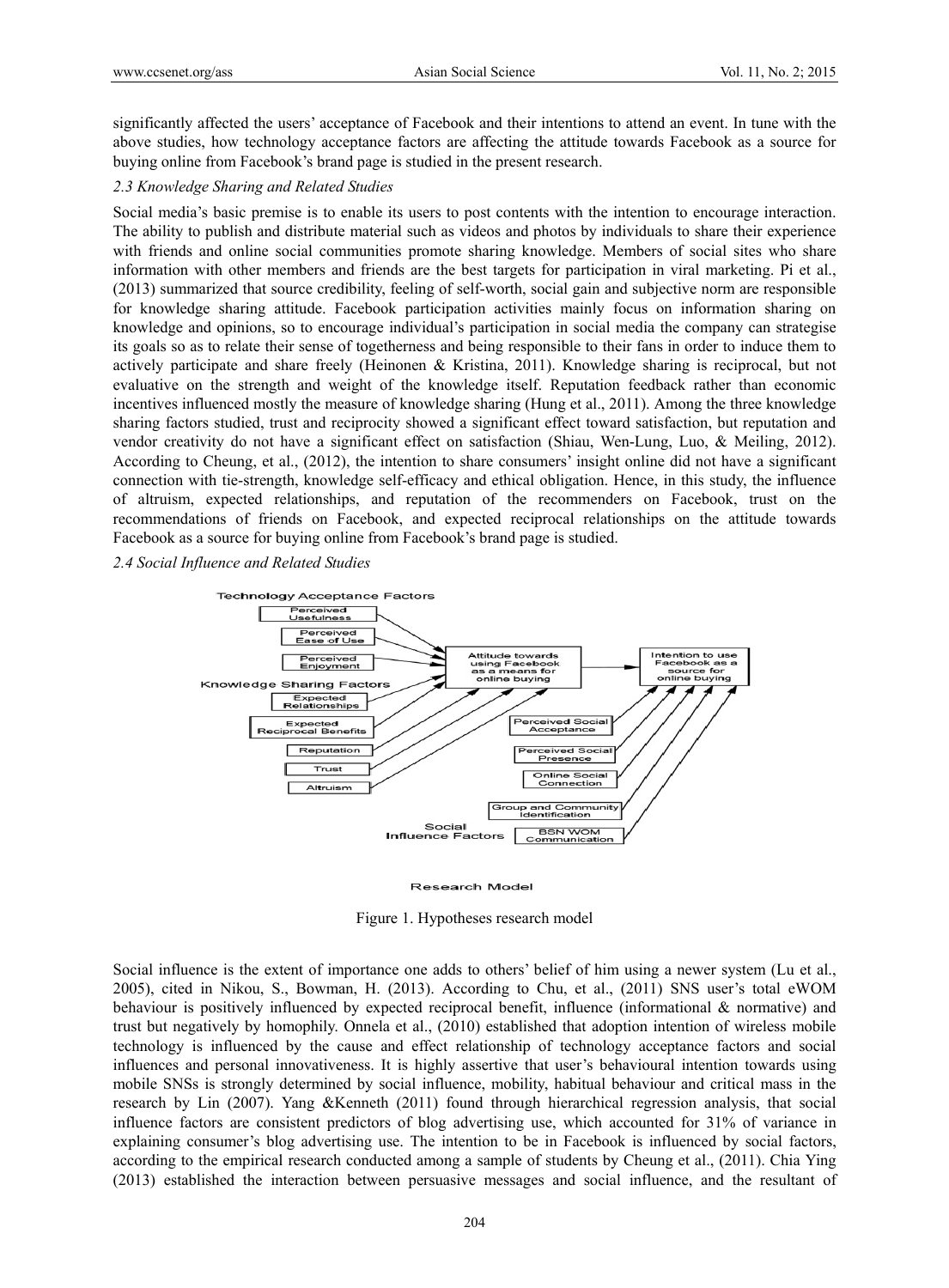behaviour intention due to affective and cognitive responses. The researches on the interaction of social influence, perceived usefulness, and behavioural intent by Venkatesh & Davis, (2000) and Venkatesh et al., (2003), proved the significant role of individuals' need to do so upon the users than the influence of reference group with reference to financial services. Terzis et al., (2011) parallels with Wang et al., (2009) to establish that men when compared with women have more positive association between perceived usefulness and social influence in the context of behavioural intent towards a CBA. Drawing from the above, in this study, the effect of brand social network word of mouth communication in FB's brand page, perceived social presence, online social connection, perceived social acceptance, and the group and community identification of FB users on the intention to use Facebook as a means for online buying is studied.

## **3. Hypotheses Research Model**

Partly replicating work done by Hsu & Lin (2007), and other relevant literature, a model is proposed in Figure 1 above. The model was tested to study the role of technology acceptance factors, knowledge sharing factors and social influence factors on the interaction of attitude towards using Facebook as a source for online shopping from Facebook's brand page upon the intention to use Facebook as a means for online buying.

#### *3.1 Technology Acceptance Factors*

The extent of one's belief of enhancing job performance by the use of a specific system is termed as perceived usefulness (Davis, 1989). The extent of one's belief that seeking product recommendations on Facebook would be useful to him to shop online is studied in this work. Perceived ease of use is the extent of one's belief that using a specific system would be effort free (Davis, 1989). Hence the extent of one's belief that seeking recommendations on product in Facebook would be effortless in order to shop online is studied in this. Apart from the outcomes of using a system, the act of using a particular system is itself enjoyable according to Venkatesh V. And Bala, H., (2008) on perceived enjoyment. Hence it is studied whether fans on Facebook enjoy seeking product recommendations in order to shop online. Attitude is a consequence of past behaviour. We studied the influence of technology acceptance factors on the usage of Facebook for product recommendations from friends which would lead them to form a favourable attitude towards using Facebook as a means for buying from Facebook's brand page. Consumers shop online for personal computer is dependent on their attitude in choosing a new technology (Modahl, 2000) explains why attitude towards using Facebook as a means for online buying is studied in this. While shopping online, predisposition for technology tops over preference for product or company (Goldsmith & Bridges, 2000).

Behavioural intention is the consequence of attitude. If the attitude towards Facebook as a means for buying from Brand's page is positive, then intention to use Facebook as a source for online buying (Purchase Intention) would be the consequential behavior of the FB usage. Purchase intention refers to the anticipated behaviour of a consumer regarding a future purchase decision (Espejel et al., 2008; cited in Hodza, 2012). A purchase intention is expected outcome behaviour, and a consumer's purchase intention is strongly influenced by the opinions of friends, family, relatives or acquaintances over a social networking medium.

Hence it is hypothesized as follows:

H1a. Perceived usefulness influences positively Facebook Fans' attitude towards seeking product recommendations on Facebook.

H1b. Perceived ease of use influences positively Facebook fans' attitude towards seeking product recommendations on Facebook.

H1c. Perceived enjoyment influences positively Facebook fans' attitude towards seeking product recommendations on Facebook.

H2. Attitude towards using Facebook as a means for buying from Facebook brand's page will positively affect Facebook users' intentions to use Facebook as a source for online buying from Facebook's brand page.

#### *3.2 Knowledge Sharing Factors*

Altruism towards close tie (Altruism towards fellow consumers in the context of online buying) is to care for others. People who tend to share, spend on public welfare, offer service to community, extend a helping hand to those needy, and comfort others are altruistic mostly to those in close circle than unknown (Batson, 2012). The sum of emotional makeup, closeness, reciprocity and time collectively referred by Granovetter, M. (1973) as expected reciprocal benefit (tie strength). Reputation or source credibility is the combined result of source expertise & source trustworthiness. Petty and Cacioppo, (1986) defines that the degree of believability, expertise and dependable are the source of information as perceived by the knowledge seekers reflects source credibility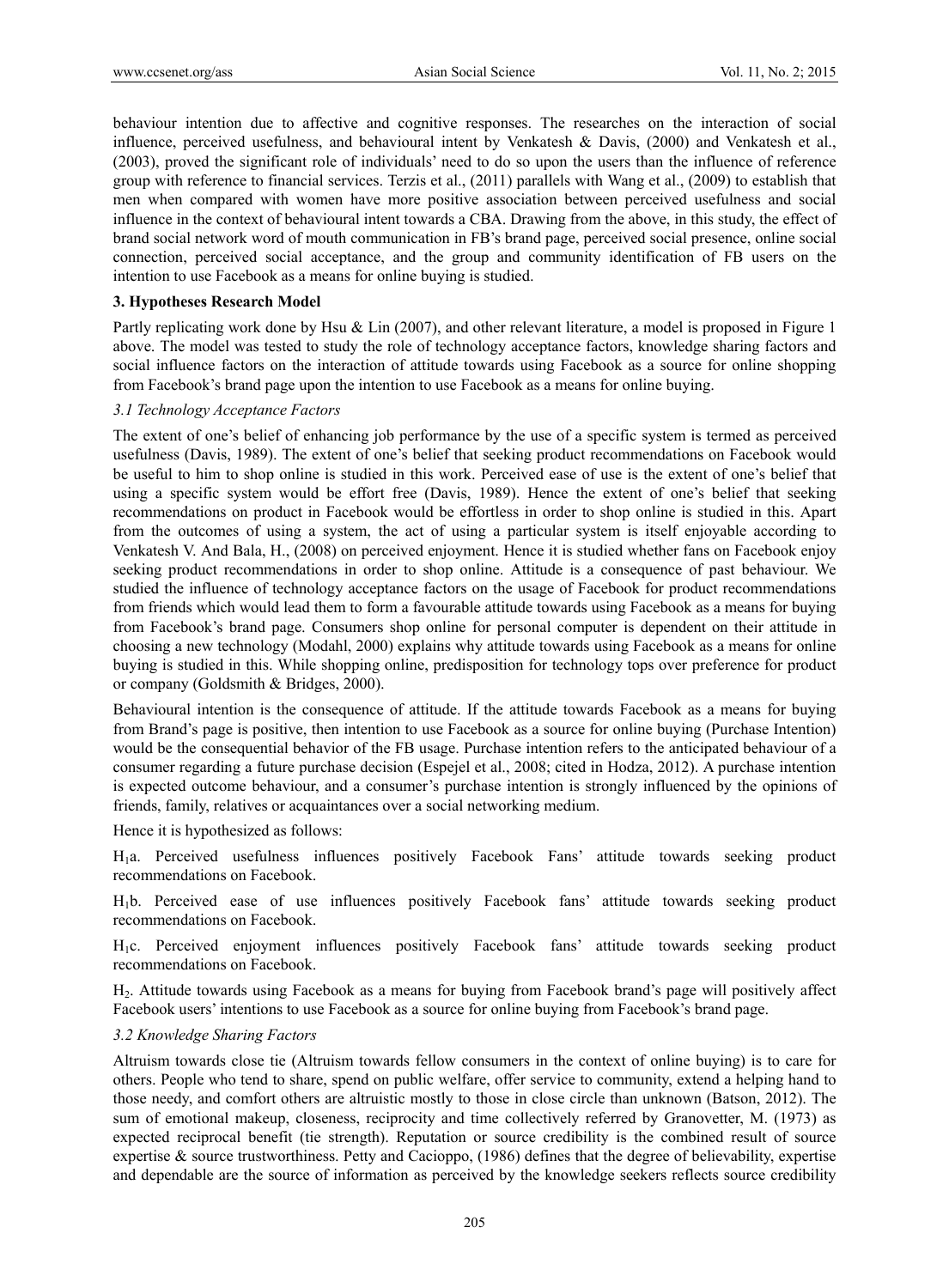(cited in Cheung et al., 2008). Trust (Perceived trust in recommendations) refers to consumers' feelings of security about product recommendations from Facebook friends that can lead to using this source to seek product recommendations. Expected relationship also known as social gain is composed of social benefits, social costs and psychological costs. The social benefit is defined as a perception of website users that may feel there is a benefit existing when they want to make a referral due to enhancing the personal recognition, social network or expressing concern about others (Chuang, 2008). The social cost is defined as a perception of website users that may feel there is a cost existing when they want to make a referral due to the social obligation, inappropriate advice and time commitment (Chuang, 2008). Psychological cost is defined as a perception of website users that may feel there is a cost existing when they want to make a referral due to self-confirmation, feeling of motivating by increasing status and power and feeling of guilt due to motivating by reward benefits (Chuang, 2008).

Accordingly, the following hypotheses were generated.

H3a. Altruism influences positively FB fans' attitude in order to seek product recommendations on Facebook.

H3b. The expected reciprocal benefit influences positively FB fans' attitude in order to seek product recommendations on Facebook.

H3c. Reputation influences positively FB fans' attitude in order to seek product recommendations on Facebook.

H3d. Trust influences positively FB fans' attitude in order to seek product recommendations on Facebook.

H3e. Expected relationships influence positively FB fans' attitudes in order to seek product recommendations on Facebook.

#### *3.3 Social Influence Factors*

The extent of a consumer appreciation of a brand social network to other fans amounts to e-wom & buzz creation also called as brand social network word of mouth. Consumers who are interested in a particular brand and share to some degree of social identification with others form the BSN community (Bagozzi & Dholakia, 2002; Schouten et al., 2002). Brand social network being an open social organisation, invites every one showing interest in the brand's social network page to join (Muniz & O'Quinn, 2001). Consumers are tempted to join freely brand social networks to get personal offers, competitive deals and closely follow promotional activities (Sung et al., 2010). The process of consumer brand relationship formation may get affected by the quick and convenient nature of membership formation (Ray, 2010). As people join social network brand pages based on recommendations from others, the resulting social relationships lead them to form attitudes on choosing the brand in the BSN (Park, 2011). Brown et al., (2007) proved that consumer- brand page bonding has more face validity to explain the consumer relationship among the online community. Fulk et al., (1987) states that a medium's ability to perceive the presence of others is defined as forum and discussion platform presence (perceived social presence). There is a positive relationship between perceived social presence and perceived usefulness provided the website strengthens the interaction between an online shopper and an online retailer (Hassanein & Head, 2007). If a consumer considers his interactions online is very essential for him to be socially active, then his need for social identification is said to be strong. An individual's attitude towards media and media usage behaviour leads him to the creation and interpretation of online messages which is influenced by his online social connection (Ledbetter et al., 2011). The number of times a person communicates with his friends on Facebook is dependent upon how strong is his need for online social connection and the frequency leads them to strengthen their commitment and actual participation in the Facebook (Wiertz & Ruyter, 2007). The more one engages in to community interactions, the more he is positive to brand social network as it serves as a source for his need for entertainment (Park, 2011). Adoption of social norms (Perceived social acceptance) is collectively defined by the combined effect of virtual communities, pass-along electronic messages as also off-line peer communications. Virtual communities serve as a platform for relationships building, information sharing, transacting online, and spread word of mouth communication among sellers and buyers (David, 2010)

Hence we hypothesize as below:

H4a. BSN WOM influences positively Facebook fans' intentions to use Facebook as a means for online buying.

H4b. Perceived Social Presence influences positively Facebook fans' intentions to use Facebook as a means for online buying.

H4c. The online social connection influences positively Facebook fans' intention to use Facebook as a means for online buying.

H4d. Perceived Social Acceptance influences positively Facebook fans' intentions to use Facebook as a means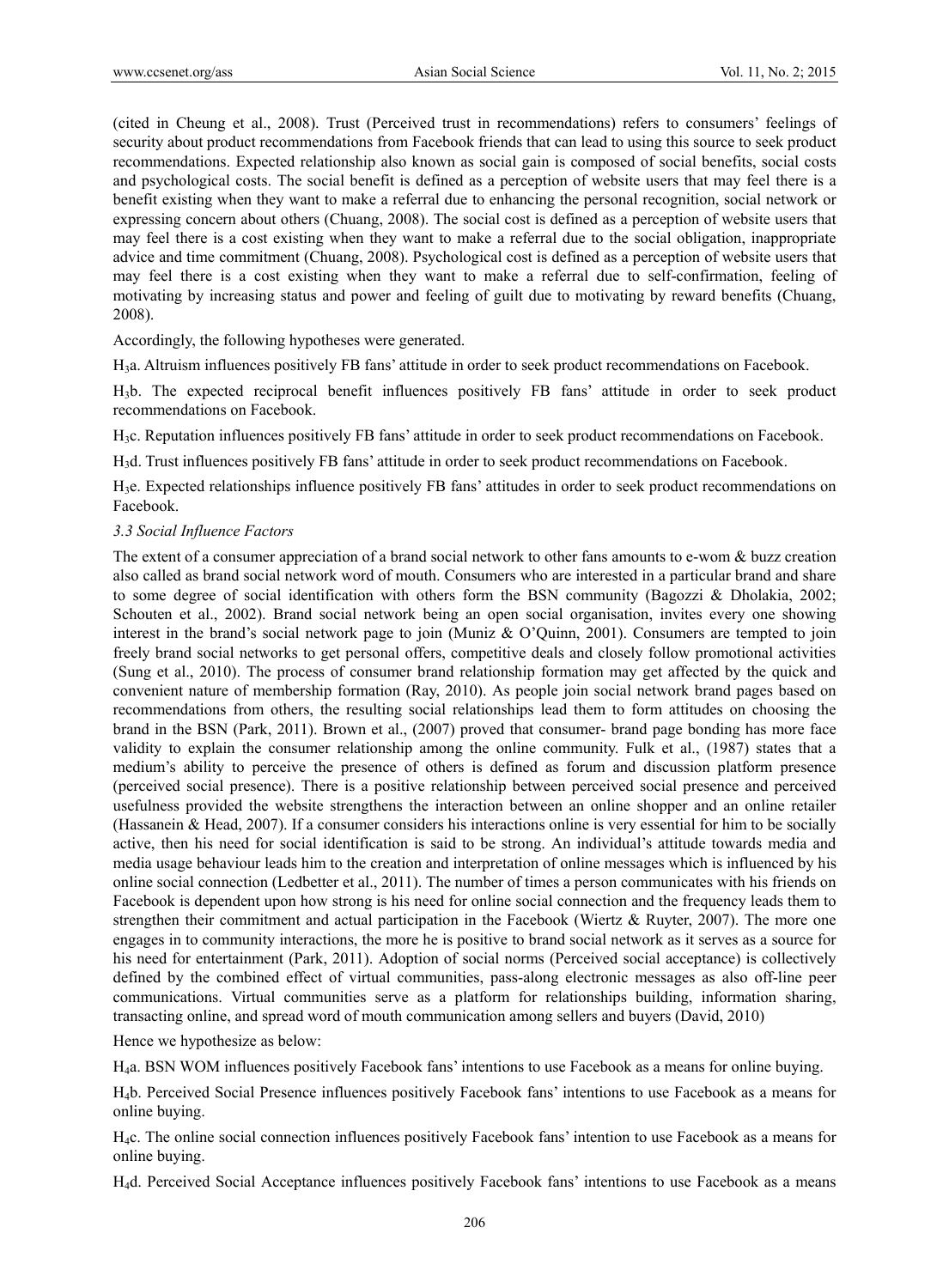### for online buying.

H4e. Group & community identification influences positively Facebook fans' intentions to use Facebook as a means for online buying.

# **4. Research Approach**

# *4.1 Sample Description*

A descriptive research method was proposed in order to check the association of variables mentioned above through survey research technique. A questionnaire was framed with the help of previous work done in similar lines from sources mentioned in the appendix A. Questionnaires were circulated primarily among students selected based on a purposive sampling method which covered only those who had an active Facebook account and also shopped online. The responses from the survey were analyzed using SPSS ver. 18 package. 521 responses were received during January and February, 2014, of which 395 usable questionnaires were drawn after removing incomplete forms. Among the 395 respondents, 275 were men and 120 were women, 90% of them fall into less than 28 years of age which is prone to be highly internet savvy and Facebook lovers. Laptop and mobile phones were the preferred means for engaging in Facebook and also purchase online. The samples' demographic characteristics were illustrated in Table 1.

| <b>Measure</b>              | Item                           | Frequency        | Percent |
|-----------------------------|--------------------------------|------------------|---------|
| Gender                      | Male                           | $\overline{275}$ | 69.6    |
|                             | Female                         | 120              | 30.4    |
| Age Group                   | 18-22                          | 235              | 59.5    |
|                             | $23 - 28$                      | 125              | 31.6    |
|                             | 29-34                          | $\overline{2}$   | $.5\,$  |
|                             | 35-39                          | 20               | 5.1     |
|                             | 40-45                          | $\,8\,$          | 2.0     |
|                             | Above 45                       | 5                | 1.3     |
| Presently studying          | Under Graduate (Technical)     | 185              | 46.8    |
|                             | Under Graduate (Non-Technical) | 43               | 10.9    |
|                             | MBA/MA/MSc/MCom/MCA            | 136              | 34.4    |
|                             | <b>MBBS</b>                    | 5                | 1.3     |
|                             | MD                             | $\overline{2}$   | $.5\,$  |
|                             | <b>ME</b>                      | 15               | 3.8     |
|                             | Ph.D                           | 9                | 2.3     |
| Monthly Income Class        | Less than Rs.20000             | 64               | 16.2    |
|                             | Rs.20001-40000                 | 120              | 30.4    |
|                             | Rs.40001-60000                 | 80               | 20.3    |
|                             | Rs.60001-80000                 | 36               | 9.1     |
|                             | Rs.80001-100000                | 32               | 8.1     |
|                             | Above 100000                   | 63               | 15.9    |
| Means For Engaging Facebook | Laptop                         | 245              | 62.0    |
| And online buying           | Desktop PC                     | 55               | 13.9    |
|                             | Mobile Phone                   | 86               | 21.8    |
|                             | Tablet PC                      | 9                | 2.3     |

Table 1. Samples' demographic characteristics

#### *4.2 Measurement Development*

The questionnaire was developed with the help of previously tested and researched topics in the field of Facebook usage and online shopping. Appendix A lists the items used in the questionnaire and its sources. Likert's 5 point scale was used for measuring the items. Respondents were requested to indicate their degree of agreement with the statements by choosing among strongly disagree (1), somewhat disagree (2), neither disagree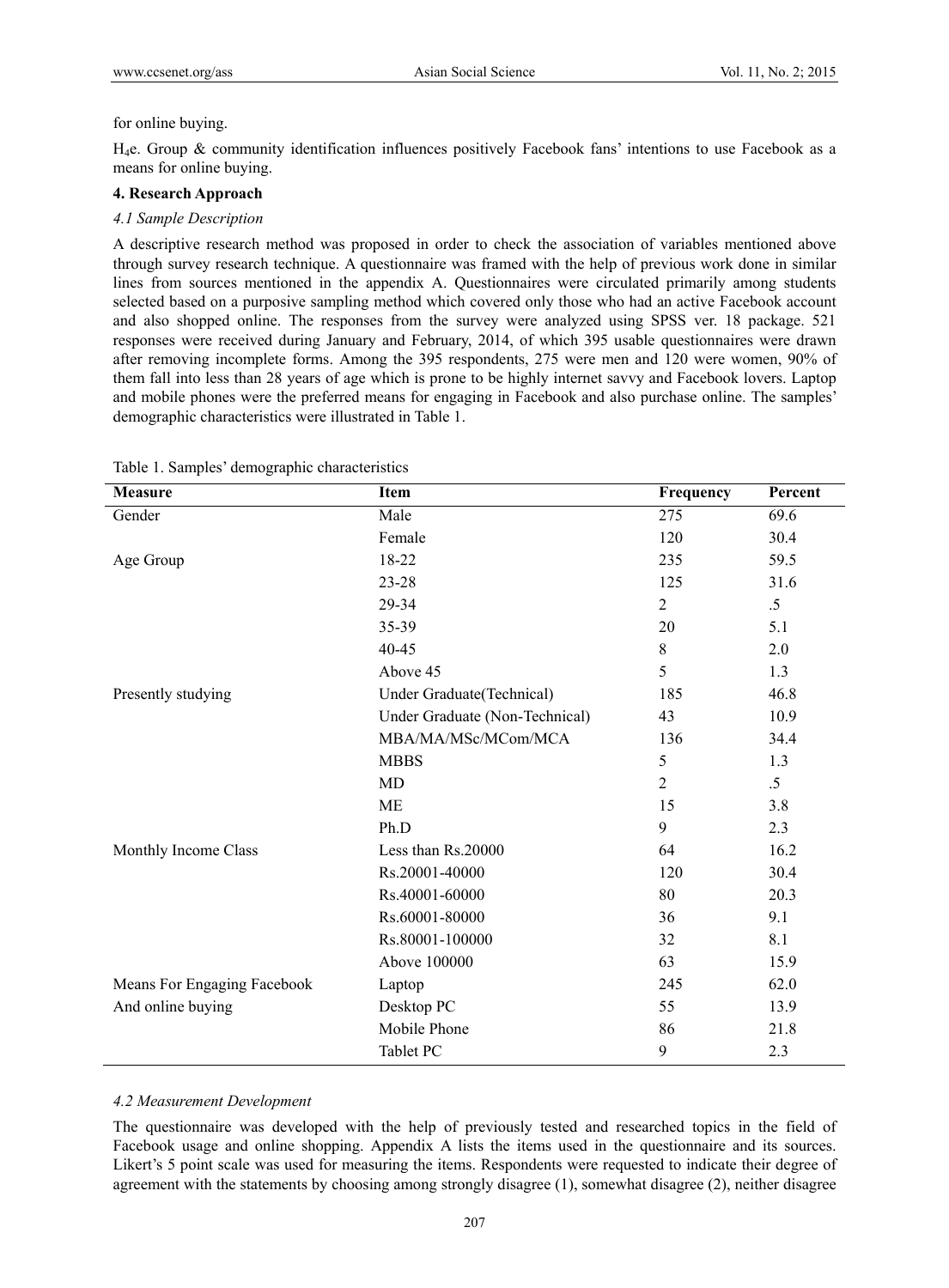nor agree (3), somewhat agree (4) and strongly agree (5). Some of the scale items were modified to suit to the research in question.

# **5. Results of the Sample Survey**

## *5.1 Descriptive Statistics Summary*

By means of the analysis done using SPSS v.18, the mean and standard deviation of the constructs in this study were illustrated in Table 2. Normality test was performed to confirm that the sample drawn was normally distributed.

#### Table 2. Descriptive statistics

| $n=395$                                                                               | Mean   | <b>Std. Deviation</b> |
|---------------------------------------------------------------------------------------|--------|-----------------------|
| Perceived usefulness                                                                  | 3.1553 | 1.07269               |
| Perceived ease of use                                                                 | 3.3392 | 1.03122               |
| Perceived enjoyment                                                                   | 3.1424 | 1.00481               |
| Altruism                                                                              | 3.1541 | 0.87059               |
| Expected relationships                                                                | 3.0646 | 0.80296               |
| Reputation                                                                            | 3.0272 | 0.87190               |
| Trust                                                                                 | 3.1105 | 0.95108               |
| Expected reciprocal benefit                                                           | 3.1328 | 0.84967               |
| Brand social network word of mouth communication                                      | 2.9367 | 1.02171               |
| Perceived social presence                                                             | 3.0903 | 1.00197               |
| Online social connection                                                              | 3.0110 | 0.80345               |
| Perceived social acceptance                                                           | 3.0979 | 1.02533               |
| Group $&$ community identification                                                    | 3.2270 | 1.03435               |
| Attitude towards using Facebook as a means for online buying from                     | 3.2000 | 0.98706               |
| Facebook's brand page                                                                 |        |                       |
| Intention to use Facebook as a source for online buying from Facebook's brand<br>page | 3.2388 | 1.01264               |

# *5.2 Analytic Strategy for Assessing the Model*

Structural equation modelling using AMOS v. 20software was used to measure the association between the various constructs in the model. After items with poor loading from the exploratory factor analysis were dropped, confirmatory factor analysis was done to estimate the measurement model by testing whether the constructs had sufficient validity and reliability. Using the measurement model association between the constructs was checked to get model fit.

# *5.3 The Measurement Model*

After the confirmatory factor analysis which tested the measurement model, the theoretical relationship between the various constructs proposed by the researchers was found to be satisfactory. Table 3 shows the items which were retained for the 'best fit' model. Item reliability varied from 0.913 to 0.917, which indicated acceptable value. All constructs' composite reliabilities stood above benchmark value of 0.60.

The model fit measurements are exhibited in Table 4. Accordingly, the ratio of chi-square to degrees of freedom stood at 1.341 with is less than the recommended value of 3. The Goodness of fit index (GFI) was 0.940; more than the recommended score of 0.9. Adjusted GFI measured was 0.911; more than the recommended score of 0.9. Normalized fit index stood at 0.927 more than the recommended value of 0.9. The value of CFI (comparative fit index) was 0.980 which is more than the recommended value of 0.9. The root mean square error of approximation (RMSEA) value was 0.029 which is well below the recommended value of 0.08. All the values of the model fit measures are in tune with the recommended value for the model to be deemed a best fit.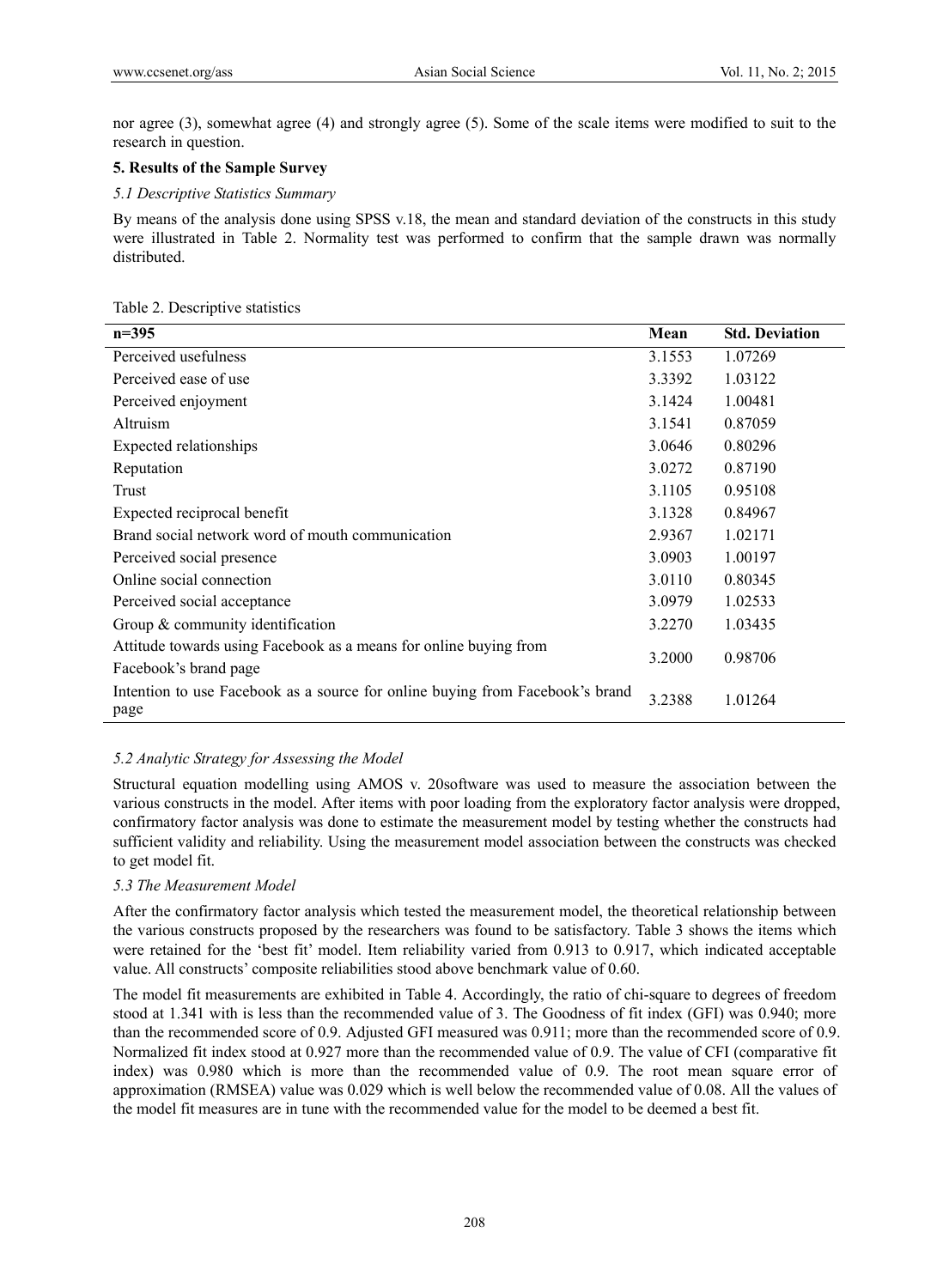| Scale Item           | Reliability score | <b>Composite Reliability score</b> |
|----------------------|-------------------|------------------------------------|
| ${\rm PU2}$          | 0.913             | 0.913                              |
| PU3                  | 0.913             |                                    |
| PEU3                 | 0.915             | 0.915                              |
| ${\rm AL4}$          | 0.915             | 0.916                              |
| $AL6$                | 0.917             |                                    |
| SG5                  | 0.916             | 0.916                              |
| $\operatorname{SG8}$ | 0.916             |                                    |
| R2                   | 0.915             | 0.914                              |
| R3                   | 0.914             |                                    |
| T1                   | 0.915             | 0.915                              |
| T <sub>3</sub>       | 0.915             |                                    |
| ERB4                 | 0.917             | 0.917                              |
| ERB5                 | 0.917             |                                    |
| $\rm BW2$            | 0.914             | 0.914                              |
| BW4                  | 0.915             |                                    |
| PSA1                 | 0.915             | 0.915                              |
| PSA3                 | 0.915             |                                    |
| OSC1                 | 0.917             | 0.916                              |
| OSC3                 | 0.915             |                                    |
| GCI1                 | 0.917             | 0.916                              |
| $\rm GCI2$           | 0.916             |                                    |
| A1                   | 0.916             | 0.916                              |
| A2                   | 0.916             |                                    |
| I1                   | 0.916             | 0.916                              |
| I2                   | 0.917             |                                    |
| <b>I3</b>            | 0.916             |                                    |

Table.3. Reliability scores of items retained in the model

Table 4. Overall fit index

| <b>Model Fit Index</b> |       |          | Values of the measurement Referral values Referral values recommended by Authors |
|------------------------|-------|----------|----------------------------------------------------------------------------------|
| $x^2/d.f$              | 1.341 | $\leq$ 3 | Bentler & Bonnett (1989) $*$                                                     |
| <b>GFI</b>             | 0.940 | >0.9     | Hu and Bentler, 1999                                                             |
| AGFI                   | 0.911 | >0.8     | Hair et al., 2006                                                                |
| NFI                    | 0.927 | >0.9     | Bentler & Bonnett (1989) $*$                                                     |
| <b>CFI</b>             | 0.980 | >0.9     | Daire et al., 2008                                                               |
| <b>RMSEA</b>           | 0.029 | < 0.08   | Hair et al., 1998                                                                |

\* cited in Hsu & Lin (2007)

## *5.4 Test of the Hypothesized Research Model*

The hypothesized research model was examined after testing the assumed relationships proposed between the variables in question. As in the figure 2 below, the intention to use Facebook as a means for buying online was significantly influenced by attitude towards using Facebook as a source for online buying and online social connection. This resulted in supporting the hypothesis H<sub>2</sub> & H<sub>4</sub>c (β=0. 813, p<0.000: β=0. 145, p<0.05). This structural path showed a variance of 81% in the intent to use Facebook as means for online buying. None of the other constructs had any significant influence upon intention to use Facebook as a means for online buying. Some of the variables which had no significant influence upon the attitude towards using Facebook as a source for online buying are: perceived Usefulness (β=-0.965, p >0.1), altruism (β=2.93, p>0.1), reputation (β=10.992,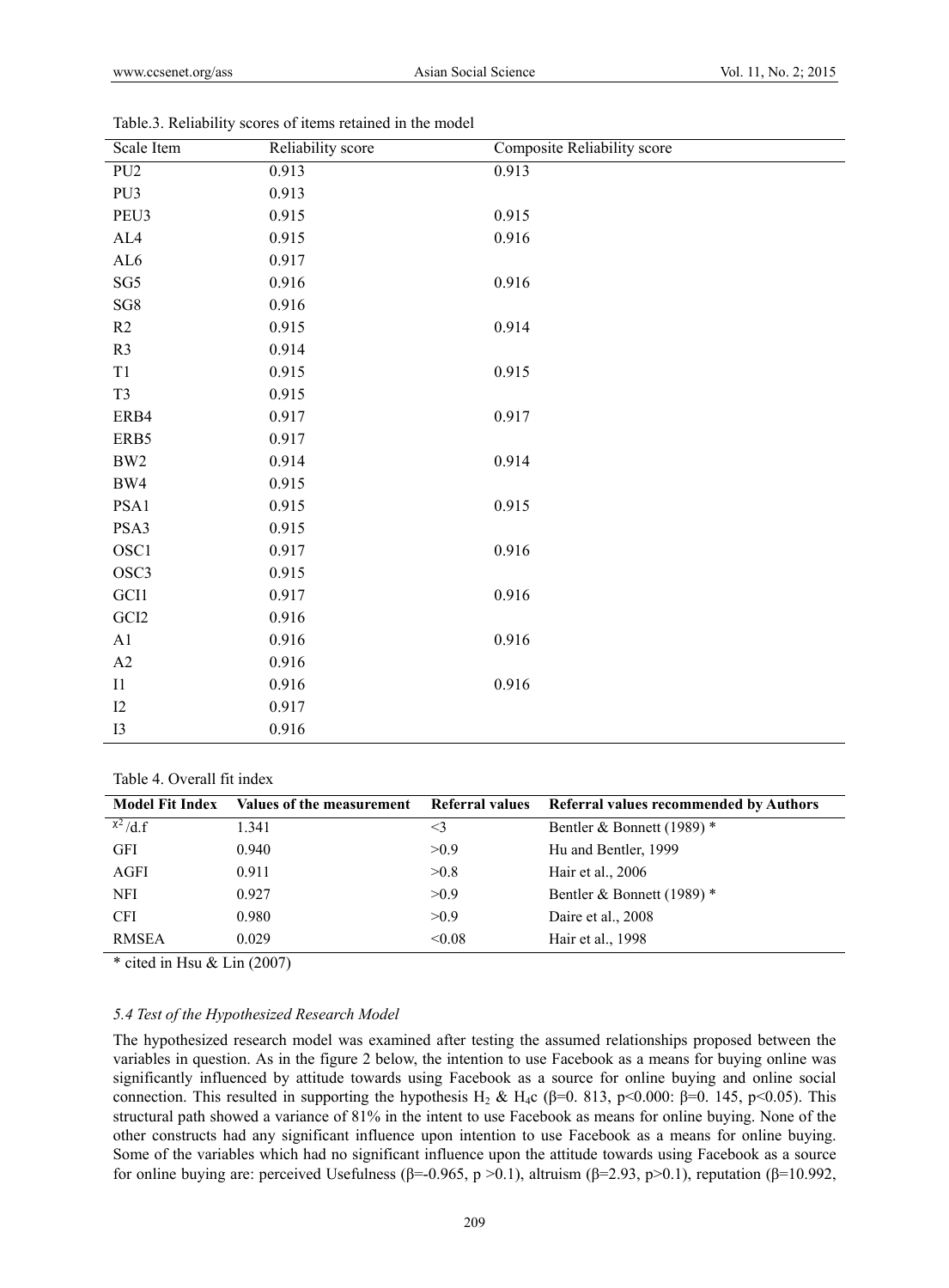p>0.1), expected reciprocal benefit ( $\beta$ =2.713, p >0.1), thereby not supporting the hypotheses H<sub>1</sub>a, H<sub>3</sub>a, H<sub>3</sub>c, & H3b. The model exhibited 31.5% of variance in the measurement of attitude towards Facebook. Parallel to previous research findings perceived ease of use, perceived enjoyment, trust, expected relationships had no direct influence on attitude. Therefore, hypotheses  $H_1b$ ,  $H_1c$ ,  $H_3d$  &  $H_3e$ ) were not supported. Also the intention to use Facebook for online shopping is not influenced by, perceived social acceptance ( $\beta$ =-0.069 p >0.1) and group and community identification (β=-0.108, p >0.1), & perceived social presence (β=-0.040, p >0.1) thus not supporting hypotheses H<sub>4</sub>d, H<sub>4</sub>e, H<sub>4</sub>b,  $\&$  H<sub>4</sub>e). BSN WOM communication did not contribute to the model building.

#### **6. Conclusion and Future Directions**

The interactions among the factors (technology acceptance, knowledge sharing and social influence), upon the attitude towards Facebook as a source for online buying and the intention to use Facebook as a means for online shopping were discussed in the study. Empirically, we proved the relationships among these factors. Among the technology acceptance factors, except perceived usefulness which played not so significant role in sharing information on products among Facebook friends, perceived ease of use towards using Facebook and perceived enjoyment in using Facebook did not seem to exhibit any role in influencing Facebook users to stimulate sharing among the friends, which paralleled with most of the research findings. Among the knowledge sharing factors, the reputation of the recommender of product information and expected reciprocal benefit among Facebook users had less significant effect only, whereas altruism towards fellow Facebook users, trust in recommendations, expected relationships had no direct influence upon the attitude towards Facebook as a source for online shopping. It is inferred that Facebook as a knowledge sharing platform is still in its nascent stage among the sample currently studied.

Discussing about the social influence factors, brand social network based word of mouth communication (BSNWOM), perceived social acceptance among friends in Facebook, and group and community identification among Facebook members have no significant influence upon the behavioural intent to use Facebook as a means to online shopping. Whereas the need for online social connection was partly responsible for the intention to use Facebook as a means for online shopping  $(\beta=0. 145)$  connotes that Facebook as a platform for keeping in touch with friends overrides the purpose of using Facebook as a means for product information sharing correlating with the findings on the favourability of Facebook brand page ads to shop online.



Results of the Structural Equation Modeling

Figure 2. Results of the structural equation modeling

Through this research work, we draw some inferences for brand page advertisers and brands on Facebook.

1) The attitude towards Facebook to keep in touch with friends daily is highly pronounced among the sample which is evident from their need for online social connection. Interaction among the friends on brands, knowledge sharing on product information, seeking recommendations on brands and products are not well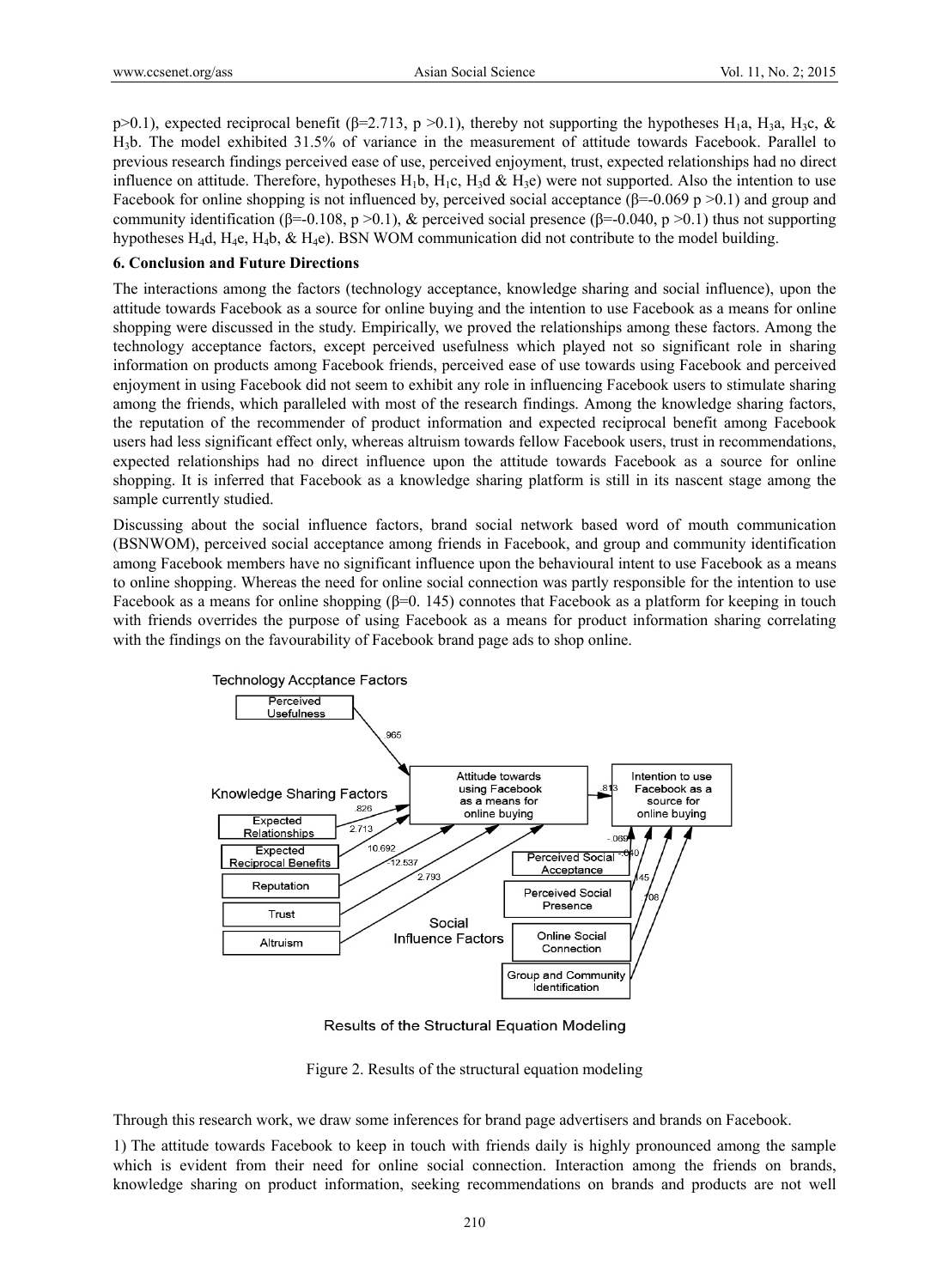pronounced among the FB users. Also brand page on Facebook as a sales tool is yet to reap a good fortune for the advertisers. It is recommended to identify brand ambassadors among the FB users by observing their interactions over FB page, and induce them to spread the positive word mouth of communication on their brand experience could prove useful towards drawing more into the FB's brand page interaction.

2) Through the interaction of attitude towards Facebook as a source for online shopping on the intention to shop online is well pronounced, the conversation of purchase related sharing leading to influence future purchase is not clearly noticed.

3) In their study (Pi et al., 2013) proved that knowledge sharing among Facebook members did not contribute to the strengthening of relations with members. Facebook group members share more commonly photos, videos, and quotes and do status update more than anything else online. They predominantly chat among them, but out of which promotional chat is proportionately less.

4) Instead of advertising through mass media, marketing through social networks could build strong brand community (Krasnova, 2008). Identification of opinion leaders, cheering them to share more online, supplying them additional information to share, and rewarding them with promotional offers over a FB brand page would affect viral marketing significantly instead of mass advertising.

5) Williams (1996) inferred that most literature on knowledge sharing suggested that organizations by creating commonality or mutuality of social goals may boost member reciprocity. So, encouraging more people to 'talk' their brand experience over FB, should bring out the tendency to share information among friends, which would be witnessed by other non-participants in the FB forum leading to develop a sense of comradeship of like-minded groups.

6) In order to promote reciprocal social exchange among the community members, social networking sites shall run website campaigns, heighten community identification among its members, and honour users by awarding recognitions or rewards for continuous participation to strengthen the attachment among the users in the community (Chiu et al., 2006).

7) Heinonen & Kristina (2011) proposed that to encourage individual's participation in social media as Facebook participation activities mostly are sharing information and insights, a company could strategise its goals to encourage voluntary involvement and exchanging information among consumer.

8) Though the numbers of Facebook users especially in India is exponentially growing, the proportion of those in Facebook who buy online through Facebook's brand page is not impressive may be due to several reasons. Lack of trust in online shopping, lack of trust in recommendations, direct marketing efforts of the marketers, lack of internet connectivity, poor patronage for m-commerce among mobile users are some of the reasons for the sluggish growth in the social media platform.

9) Though Facebook brand pages help companies bond with their fans, reach out with innovative offers, induce repeat visits, encourage sharing between buddies, promote two way communications, and tailor make products for loyal customers, e-commerce industry still needs to catch up with its interactivity on the social media platform.

# **7. Limitations**

This study's survey data had certain inherent limitations, so to be interpreted and accepted cautiously. The sample in this survey was selected based on a purposive sampling procedure. The survey participants should have an account in Facebook besides buy online through e-stores in order to qualify to be a sample unit. The sample units were predominantly students because due to their ready availability and easy to approach they consented to be surveyed. In order to be discreet, questions with regard to brand page experiences were posted with a dummy brand which would not have elicited true responses. Internet exposure among the sample was assumed to be uniform, though it varied between those who hail from urban and rural India and other developed countries outside India as a result of which penetration of Facebook into their social life would be delayed.

# **References**

Ã, H. S., & Zhang, P. (2006). *The role of moderating factors in user technology acceptance, 64*, 53-78.

- Ajzen, I., & Fishbein, M. (1980). *Understanding attitudes and predicting social behavior* (Vol. 278, p. 278). Englewood Cliffs, NY Prentice Hall.
- Ali Alghamdi, M. A. (2012). *The Influence of Facebook Friends on Consumers' Purchase Decisions a Thesis submitted for the partial fulfilment of the requirements for the degree of Master of Science at the University of Otago*. Dunedin, New Zealand March 2012 A, and (March).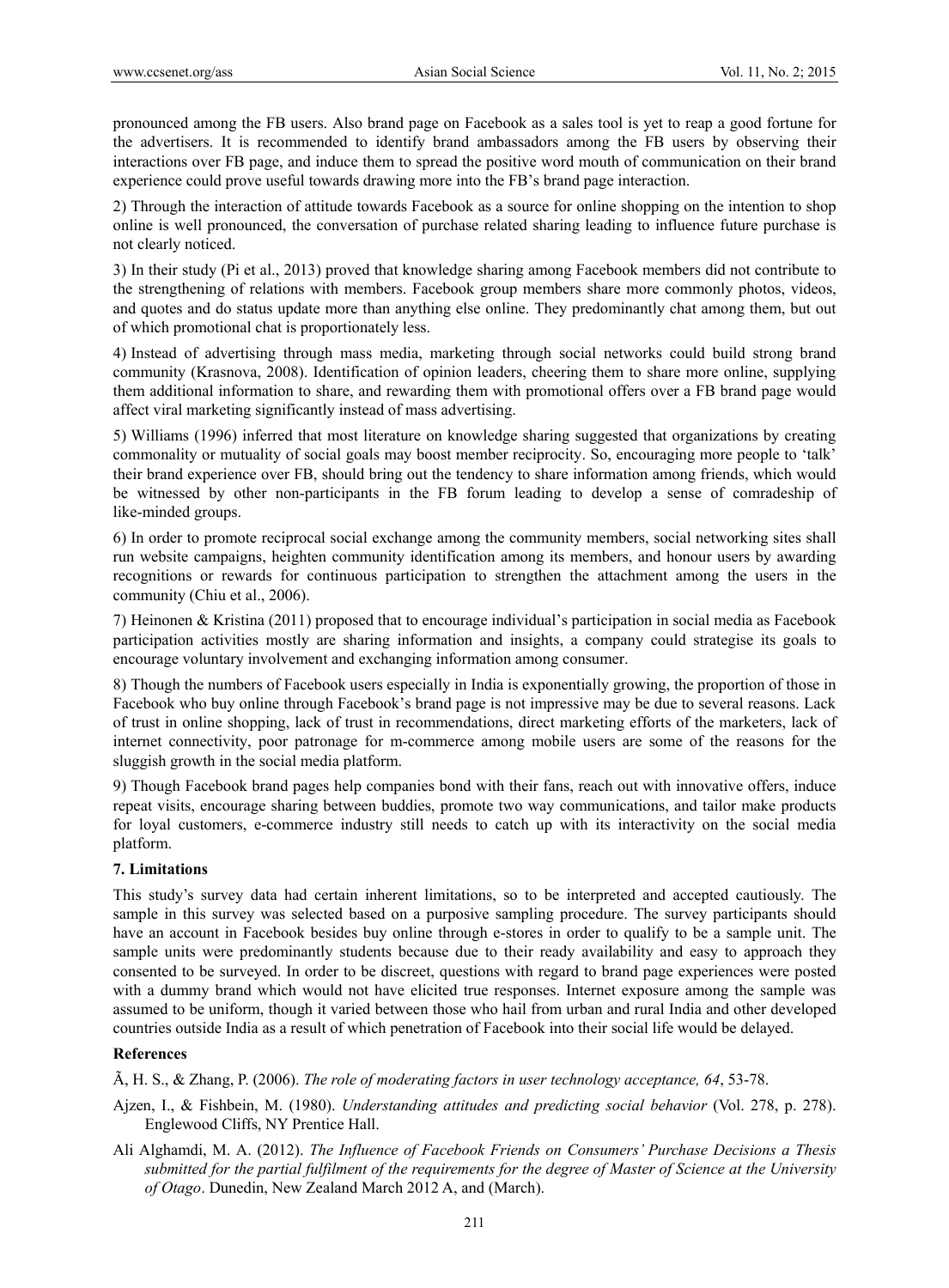- Al-Majali, M., & Mat, N. K. N. (2011). "Modelling the antecedents of internet banking service adoption (IBSA) in Jordan: A structural equation modelling (SEM) approach"*. Journal of Internet Banking and Commerce, 16*(1), 8-13.
- Bagozzi, R. P., & Dholakia, U. M. (2002). Intentional social action in virtual communities. *Journal of Interactive Marketing, 16*, 2-21. http://dx.doi.org/10.1002/dir.10006
- Bagozzi, R. P., & Dholakia, U. M. (2006). Antecedents and purchase consequences of customer participation in small group brand communities. *International Journal of Research in Marketing, 23,* 45-61. http://dx.doi. org/10.1016/j.ijresmar.2006.01.005
- Batson, C. D. (1994). Why act for the public goods? *Four answers, Personality and Social Psychology, 20*(5), 603-610. http://dx.doi.org/10.1177/0146167294205016
- Belleau, B. D., Summers, T. A., Xu, Y. J., & Pinel, R. (2007). Theory of Reasoned Action: Purchase Intention of Young Consumers. *Clothing and Textiles Research Journal*. http://dx.doi.org/10.1177/0887302X07302768
- Brown, J., Broderick, A. J., & Lee, N. (2007). Word of mouth communication within online communities: Conceptualizing the online social network. *Journal of Interactive Marketing, 21*, 2-20. http://dx.doi.org/10. 1002/dir.20082
- Çelik, H. E., Yilmaz, V., Celik, H. E., & Celik, H. E. (2011). Extending the Technology Acceptance Model for adoption of e-shopping by consumers in turkey. *Journal of Electronic Commerce Research, 12*, 152-164. Retrieved from http://search.proquest.com/docview/872187200?accountid=27292\nhttp://www.scopus.com/ inward/record.url?eid=2-s2.0-84884329240&partnerID=tZOtx3y1
- Chaiken, S. (1980). Heuristic versus systematic information processing and the use of source versus message cues in persuasion. *Journal of Personality and Social Psychology, 39*(5), 752-766. http://dx.doi.org/10.10 37/0022-3514.39.5.752
- Chaiwongkachon, B. (2008). *Understanding online word of mouth phenomenon amongst Teenagers in Thailand*. Retrieved from http://edissertations.nottingham.ac.uk/1829/1/08MAlixbc5.pdf
- Cheung, C. M. K. K., & Lee, M. K. O. O. (2012). What drives consumers to spread electronic word of mouth in online consumer-opinion platforms. *Decision Support Systems, 53*(1), 218-225. http://dx.doi.org/10.1016/j. dss.2012.01.015
- Cheung, C. M. K., Chiu, P. Y., & Lee, M. K. O. (2011). Online social networks: Why do students use Facebook? *Computers in Human Behavior.* http://dx.doi.org/10.1016/j.chb.2010.07.028
- Cheung, C. M. K., Lee, M. K. O., & Rabjohn, N. (2008). The impact of electronic word-of-mouth: The adoption of online opinions in online customer communities. *Internet Research, 18*(3), 229-247. http://dx.doi.org/10. 1108/10662240810883290
- Childers, T. L., Carr, C. L., Peck, J., & Carson, S. (2001). Hedonic and utilitarian motivations for online retail shopping behavior. *Journal of Retailing, 77*, 511-535. http://dx.doi.org/10.1016/S0022-4359(01)00056-2
- Chiu, C. M., Hsu, M. H., & Wang, E. T. (2006). Understanding knowledge sharing in virtual communities: An integration of social capital and social cognitive theories. *Decision support systems, 42*(3), 1872-1888. http://dx.doi.org/10.1016/j.dss.2006.04.001
- Chu, C. C. (2011). Viral Advertising in Social Media: Participation in Facebook Groups and Responses Among College-Aged Users. *Journal of Interactive Advertising, 12*(1), 30-43. http://dx.doi.org/10.1080/15252019. 2011.10722189
- Chuang, C. J. (2008). *The Effect of Perceived Interactivity and Perceived Hedonic value on the Social Gain, Electronic Word of Mouth Referral Likelihood, and Attitude towards the Website.* Retrieved from http://etdncku.lib.ncku.edu.tw/ETD-db/ETD-search/view\_etd?URN=etd-0709108-112746
- Daire, H., Joseph, C., & Michael, R. M. (2008). Structural Equation Modelling: Guidelines for determining model fit. *Electronic Journal for Business Research Methods, 6*(1), 53-60.
- Davis, F. D. (1985). *A technology acceptance model for empirically testing new end-user information systems: Theory and results*. Cambridge, MA: MIT Sloan School of Management.
- Davis, F. D. (1989). Perceived Usefulness, Perceived Ease of Use, and User Acceptance of Information Technology. *MIS Quarterly, 13*, 319-340. http://dx.doi.org/10.2307/249008
- Di Pietro, L., & Pantano, E. (2012). An empirical investigation of social network influence on consumer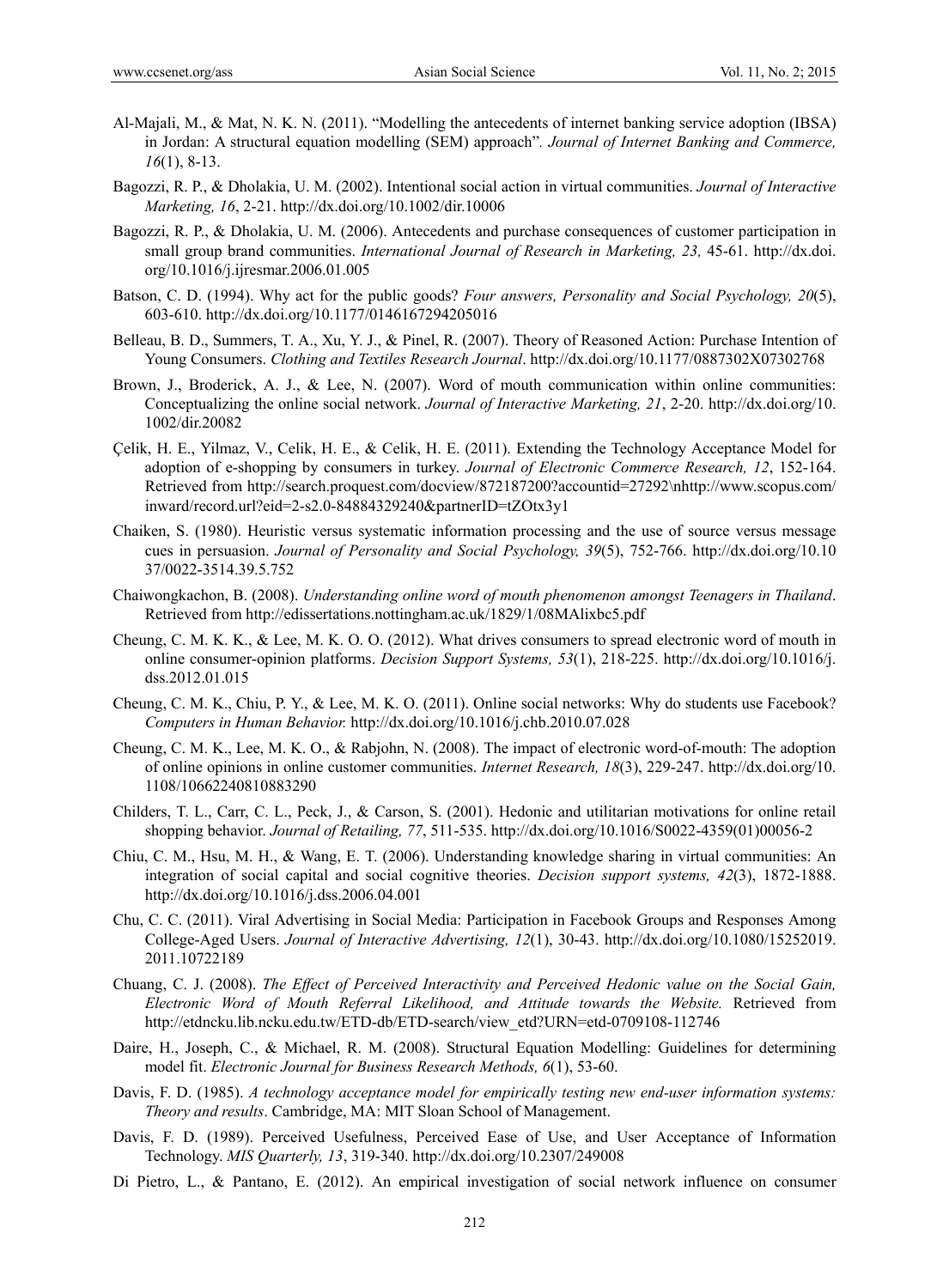purchasing decision: The case of Facebook. *Journal of Direct, Data and Digital Marketing Practice*. http://dx.doi.org/10.1057/dddmp.2012.10

- Fulk, J., Steinfield, C. W., Schmitz, J., & Power, J. G. (1987). A Social Information Processing Model of Media Use in Organizations. *Communication Research, 14*, 529-552. http://dx.doi.org/10.1177/009365087014 005005
- Goldsmith, R. E., & Bridges, E. (2000). E-tailing vs. retailing: Using attitudes to predict online buying behavior. *Quarterly Journal of Electronic Commerce, 1*(3), 245-253.
- Granovetter, M. S. (1973). The Strength of Weak Ties. *American Journal of Sociology.* http://dx.doi.org /10.1086/225469
- Hair, J. F., Anderson, R. E., & Tantham, R. L. B. (2006). *Multivariate Data Analysis* (10th ed.). Prentice Hall: New Jersey.
- Hair, J. F., Anderson, R. E., Tantham, R. L., & Black, W. C. (1998). Multivariate Data Analysis, Prentice- Hall, Upper Saddle River, New Jersey. In M. Pont, & L. McQuilken (Eds.), *Testing the Fit of the BANKSERV model to BANKPERF Data* (p. 865). ANZMAG Conference proceedings.
- Hansen, T., Jensen, J. M., & Solgaard, H. S. (2004). Predicting online grocery buying intention: A comparison of the theory of reasoned action and the theory of planned behavior. *International Journal of Information Management, 24*, 539-550. http://dx.doi.org/10.1016/j.ijinfomgt.2004.08.004
- Harvey, C. G., Stewart, D. B., & Ewing, M. T. (2011). *Forward or delete : What drives peer-to-peer message propagation across social networks ?* 365-372.
- Hassanein, K., Ã, M. H., & Head, M. (2007). Manipulating perceived social presence through the web interface and its impact on attitude towards online shopping. *International Journal of Human Computer Studies, 65*, 689-708. http://dx.doi.org/10.1016/j.ijhcs.2006.11.018
- Heinonen, K. (2011). Consumer activity in social media: Managerial approaches to consumers' social media behavior. *Journal of Consumer Behaviour, 10*, 356-364. http://dx.doi.org/10.1002/cb.376
- Hsu, C. L., & Lin, J. C. C. (2008). Acceptance of blog usage: The roles of technology acceptance, social influence and knowledge sharing motivation. *Information & Management, 45*(1), 65-74. http://dx.doi.org/ 10.1016/j.im.2007.11.001
- http://www.mxmindia.com/2012/08/mxm-mondays-why-do-marketers-not-spend-enough-on-digitalmedia/#sthas h.5paPODMe.dpuf
- http://www.mxmindia.com/2013/02/e-commerce-brands-myntra-homeshop18-and-ebay-top-in-overall-social-en ga-gement-with-consumers/#sthash.9DyKvlYO.dpuf
- http://www.mxmindia.com/2013/05/facebook-is-indias-most-liked-for-engaging-customersey/#sthash.2zNCF2Y B.dpuf
- Hu, L., & Bentler, P. M. (1999). Cut-off criteria for fit indexes in covariance structure analysis: Conventional criteria versus new alternatives. *Structural Equation Model, 6*(1), 1-55. http://dx.doi.org/10.1080/107055 19909540118
- Hung, K., Chan, K. W., & Tse, C. H. (2011). Assessing celebrity endorsement effects in China: A consumer-celebrity relational approach. *Journal of Advertising Research, 51*(4), 608-623. http://dx.doi.org/ 10.2501/JAR-51-4-608-623
- Kefi, H., Mlaiki, A., & Kalika, M. (2010). Shy People and Facebook Continuance of Usage: Does Gender Matter? *In Americas Conference on Information Systems Proceedings* (p. 27). Retrieved from http://aisel.aisnet.org/amcis2010/27/
- Kenneth, C. C. Y. (2011). The Effects of Social Influence on Blog Advertising Use. *Uri. edu, 2*, 131-147. Retrieved from http://www.uri.edu/iaics/content /2011v20n2/11KennethC.C.pdf
- Krasnova, H., Hildebrand, T., Günther, O., Kovri-gin, A., & Nowobilska, A. (2008). Why participate in an online social Network? An empirical analysis. *Proc. 16th European conference on information systems* (pp. 2124-2135). Galway
- Lam, D. N. V. (2010). *Raising the Web Conversion Rates for Online Ventures with No Name Recognition: Analytical and Empirical Studies a thesis submitted to Auckland University of Technology in fulfilment of the requirements for the degree of Doctor of Ph*.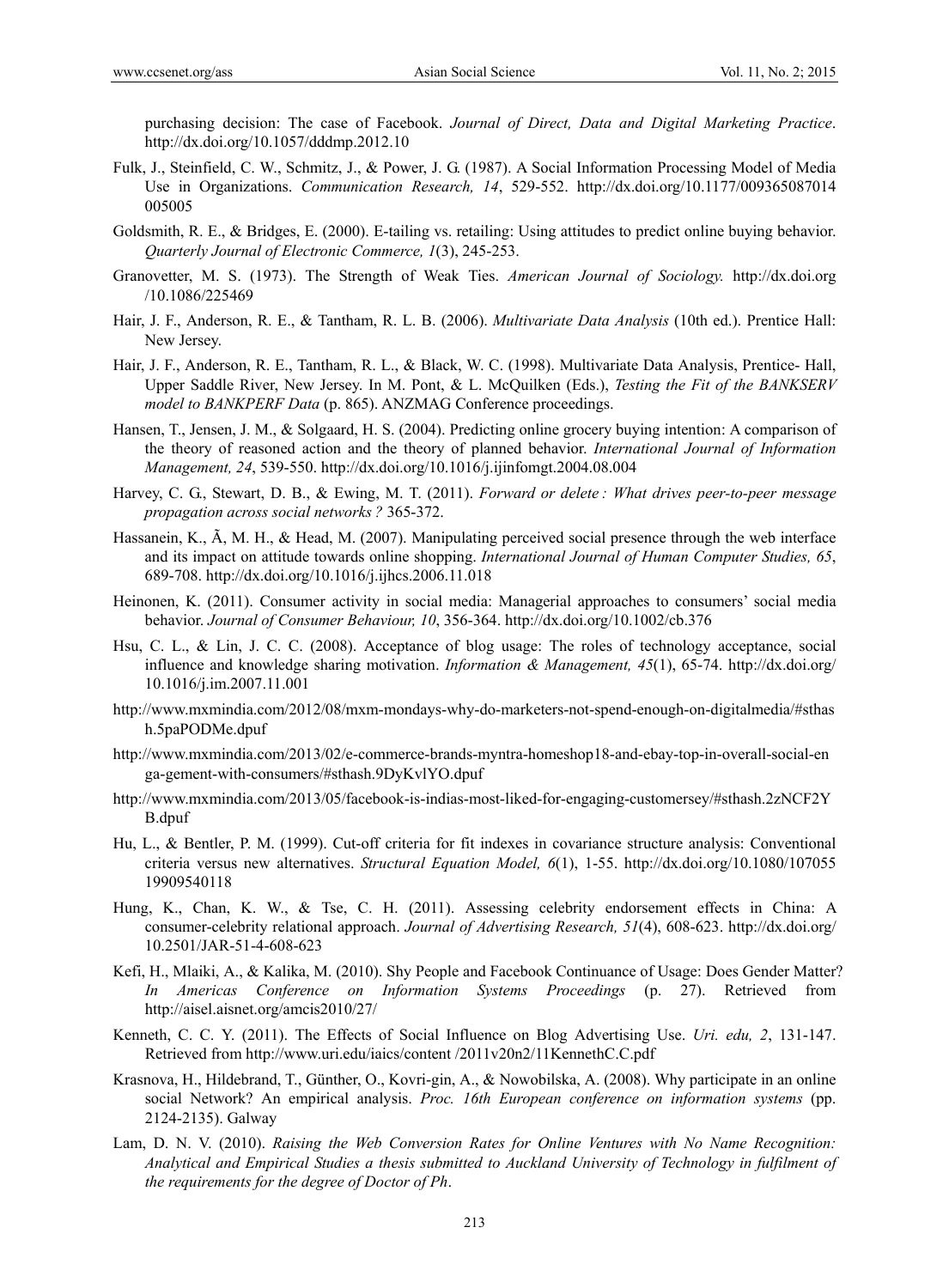- Ledbetter et al. (2011). Attitude toward online social connection and self-disclosure as predictors of Facebook communication and relational closeness. *Communication Research, 38*(1), 27-53. http://dx.doi.org/10.1177/ 0093650210365537
- Lee, W., & Paris, C. M. (2013). Knowledge sharing and social technology acceptance model: Promoting local events and festivals through Facebook. *Tourism Analysis, 18*, 457-469. http://dx.doi.org/10.3727/108354213 X13736372326118
- Li, C. Y. (2013). Persuasive messages on information system acceptance: A theoretical extension of elaboration likelihood model and social influence theory. *Computers in Human Behavior, 29*(1), 264-275. http://dx.doi. org/10.1016/j.chb.2012.09.003
- Lin, H. F. (2007). *The role of online and offline features in sustaining virtual communities: An empirical study*. Internet Research. http://dx.doi.org/10.1108/10662240710736997
- Modahl, M. (2000). *Now or never*. Harper Collins: New York.
- Muniz, Jr. A. M., & O'Guinn, T. C. (2001). Brand Community. *Journal of Consumer Research, 27*(4), 412-432. http://dx.doi.org/10.1086/319618
- Nikou, S., & Bouwman, H. (2013). The diffusion of mobile social network service in China: The role of habit and social influence. In *Proceedings of the Annual Hawaii Inter-national Conference on System Sciences* (pp. 1073-1081).
- Onnela, J. P., & Reed-Tsochas, F. (2010). Spontaneous emergence of social influence in online systems. *Proceedings of the National Academy of Sciences of the United States of America, 107*, 18375-18380. http://dx.doi.org/10.1073/pnas.0914572107
- Papadopoulou, K., Pavlidou, V., & Hodza, A. (2012). *Electronic Word-of-Mouth through Social Networking Sites: How does it affect consumers?* Retrieved from http://lnu.diva-portal.org/smash/record.jsf?pid=diva2:530710
- Park, H. (n. d.). *The Role of Social Network Websites in Consumer-Brand Relationship*. Trace.tennessee.edu. Retrieved from http://trace.tennessee.edu/cgi/viewcontent.cgi?article=2297&context=utk\_graddiss
- Pi, S. M., Chou, C. H., & Liao, H. L. (2013). A study of Facebook Groups members' knowledge sharing. *Computers in Human Behavior, 29*, 1971-1979. http://dx.doi.org/10.1016/j.chb.2013.04.019
- Pookulangara, S., Hawley, J., & Xiao, G. (2011). *Explaining multi-channel consumer's channel-migration intention using theory of reasoned action*. International Journal of Retail & Distribution Management.
- Raihan, N., & Hamid, A. (2006). *An Assessment of the Internet's Potential in Enhancing Consumer Relationships Student declaration*.
- Ray, A. (2010). *Rewarding new Facebook fans: Good business or "black hat" SEO tactic?* Forrester Blogs. Retrieved from http://blogs.forrester.com/augie\_ray/10-10-26rewarding\_new\_facebook\_fans\_good business or black hat seo tactic?cm\_mmc=RSS-\_-MS-\_-913-blog\_2586&utm\_source=feedburner&utm medium=feed&utm\_campaign=Feed%3A+ForresterMarketing+%28The+Forrester+Blog+For+Interactive+ Marketing+Professionals%29
- Schouten, J. W., McAlexander, J. H., & Koenig, H. F. (2007). Transcendent customer experience and brand community. *Journal of the Academy of Marketing Science, 35*(3), 357-368. http://dx.doi.org/10.1007/s 11747-007-0034-4
- Shiau, W., Meiling, M., & Luo, M. M. (2012). Factors affecting online group buying intention and satisfaction: A social exchange theory perspective. *Computers in Human Behavior, 28*(6), 2431-2444. http://dx.doi. org/10.1016/j.chb.2012.07.030
- Sung, Y., Kim, Y., Kwon, O., & Moon, J. (2010). An exploratory study of Korean consumer participation in virtual brand communities in social network sites. *Journal of Global Marketing, 23*(5), 430-445. http://dx.doi.org/10.1080/08911762.2010.521115
- Terzis, V., & Economides, A. A. (2011). Computers in Human Behavior Computer based assessment : Gender differences in perceptions and acceptance. *Computers in Human Behavior, 27*(6), 2108-2122. http://dx.doi. org/10.1016/j.chb.2011.06.005
- Venkatesh, V., & Bala, H. (2008). Technology Acceptance Model 3 and a Research Agenda on Interventions. *Decision Sciences, 39*, 273-315. http://dx.doi.org/10.1111/j.1540-5915.2008.00192.x
- Venkatesh, V., & Davis, F. D. (2000). A Theoretical Extension of the Technology Acceptance Model: Four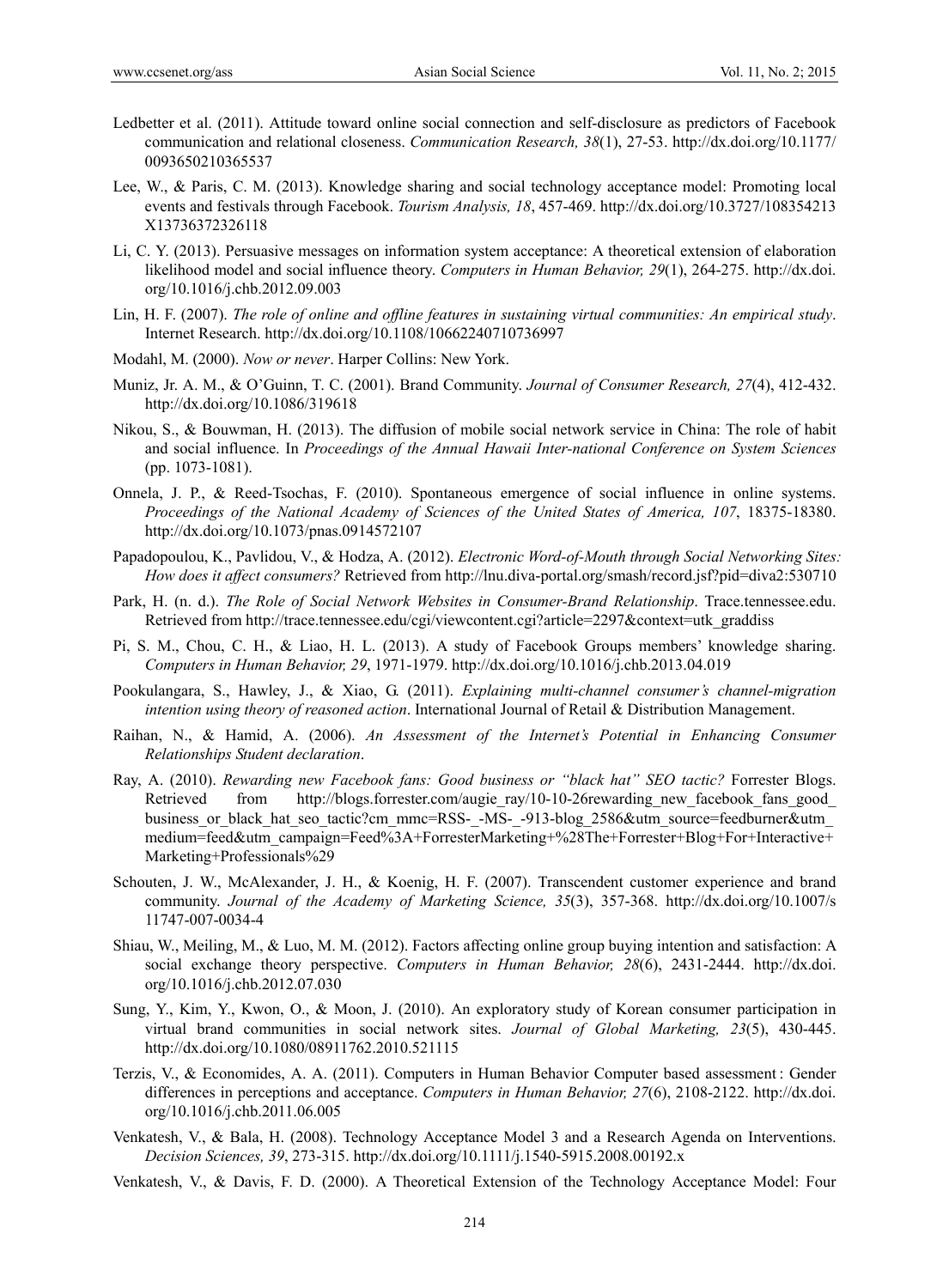Longitudinal Field Studies. *Management Science*. http://dx.doi.org/10.1287/mnsc.46.2.186.11926

- Venkatesh, V., Morris, M. G., Davis, G. B., & Davis, F. D. (2003). User Acceptance Of Information Technology: Toward A Unified View. *Mis Quarterly, 27*, 425-478.
- Wang, C. C., Chen, C. A., & Jiang, J. C. (2009). The Impact of Knowledge and Trust on E-Consumers' Online Shopping Activities: An Empirical Study. *Journal of Computers*. http://dx.doi.org/10.4304/jcp.4.1.11-18
- Weiler Markus, W. (2007). *Antecedents of user acceptance towards weblogs: A theoretical Frame work and empirical Study*. Master Thesis for obtaining the degree of Master of Science in Information Management, Department of Marketing and Electronic Retailing, University of Koblenz-Landau.
- Wiertz, C., & de Ruyter, K. (2007). Beyond the call of duty: Why customers contribute the firm-hosted commercial online communities. *Organizational Studies, 23*(3), 347-376. http://dx.doi.org/10.1177/0170840 607076003
- Williams, T. A. (1996). Government regulation through voluntary cooperation: A follow-up study of the strategic impact of information technology. *The Journal of Strategic Information Systems, 5*(2), 149-156. http://dx.doi.org/10.1016/S0963-8687(96)80041-2
- Yang, H. D., & Yoo, Y. (2004). It's all about attitude: Revisiting the technology acceptance model. *Decision Support Systems, 38*, 19-31. http://dx.doi.org/10.1016/S0167-9236(03)00062-9
- Yaobin, L., & Tao, Z. (2007). A research of consumers' initial trust in online stores in China. *Journal of Research and Practice in Information Technology, 39*, 167-180. Retrieved from http://www.scopus.com/inward/record.url?eid=2-s2.0-34548781303&partnerID=40&md5=808f00bbba5c5c f581d46448b6dc264c
- Zhu, D. S., O'neal, G. S., Lee, Z. C., & Chen, Y. H. (2009). The effect of trust and perceived risk on consumers' online purchase intention. *In Proceedings-12th IEEE International Conference on Computational Science and Engineering, CSE 2009* (Vol. 4, pp. 771-776).

#### **Appendix A**

Table A1. Scaled items used in the study

|                        | <b>Perceived Usefulness (PU)</b>                                                                                                                                                                               |                                                                                             |
|------------------------|----------------------------------------------------------------------------------------------------------------------------------------------------------------------------------------------------------------|---------------------------------------------------------------------------------------------|
| PU1<br>PU <sub>2</sub> | Seeking product recommendations on Facebook is useful to me.<br>Seeking product recommendations on Facebook makes me more<br>efficient. *<br>Seeking product recommendations on Facebook makes my life easier. | Davis (1989); Davis, Bagozzi<br>and Warshaw $(1989)$ ;<br>Cha<br>(2009);<br>adopted<br>from |
| PU <sub>3</sub>        |                                                                                                                                                                                                                | Alghamdi (2012).                                                                            |
|                        | <b>Perceived Ease of Use (PEU)</b>                                                                                                                                                                             |                                                                                             |
| PEU1                   | Seeking product recommendations on Facebook is easy.                                                                                                                                                           | Davis (1989); Davis, Bagozzi                                                                |
| PEU <sub>2</sub>       | Learning how to seek product recommendations on Facebook is easy.                                                                                                                                              | and Warshaw $(1989)$ ;<br>Cha<br>(2009);<br>adopted<br>from                                 |
| PEU3                   | It is easy to get product recommendations on Facebook. *                                                                                                                                                       | Alghamdi (2012).                                                                            |
|                        | <b>Perceived Enjoyment (PE)</b>                                                                                                                                                                                |                                                                                             |
| PE1                    | Seeking product recommendations on Facebook is enjoyable.                                                                                                                                                      |                                                                                             |
| PE <sub>2</sub>        | actual process of using Facebook to seek product<br><b>The</b><br>recommendations is pleasant.                                                                                                                 | Davis, Bagozzi and Warshaw<br>(1992); Cha (2009); adopted                                   |
| PE <sub>3</sub>        | Seeking product recommendations on Facebook is fun.                                                                                                                                                            | from Alghamdi (2012).                                                                       |
| PE4                    | Seeking product recommendations on Facebook is interesting.                                                                                                                                                    |                                                                                             |
| Altruism(AL)           |                                                                                                                                                                                                                |                                                                                             |
| AL1                    | I recommend to my contacts on products over Facebook, because I<br>want them to get the best deal.                                                                                                             |                                                                                             |
| AL2                    | I recommend to my contacts on products over Facebook, because I<br>want to help them make better purchase decision.                                                                                            | Cheung et al. (2007); Mazzarol<br>et al., $(2006)$ ; adopted from<br>Boontida (2008).       |
| AL3                    | I recommend to my contacts on products over Facebook, because I<br>want my friends to have similar taste to get good deals.                                                                                    |                                                                                             |
|                        |                                                                                                                                                                                                                |                                                                                             |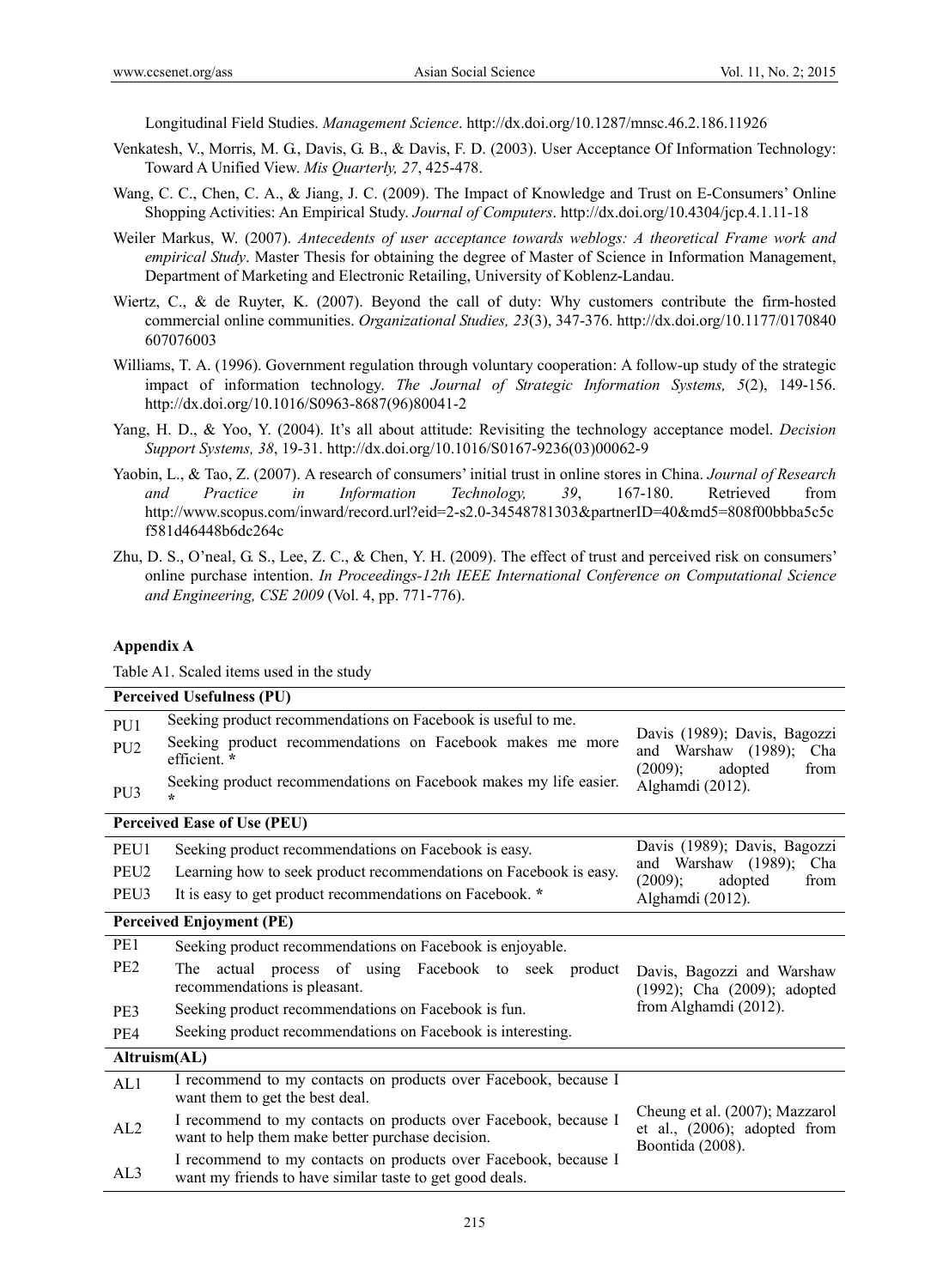| AL4             | I recommend to my contacts on products over Facebook, because I<br>want to warn them from not going through bas experience.*               |                                                                                       |
|-----------------|--------------------------------------------------------------------------------------------------------------------------------------------|---------------------------------------------------------------------------------------|
| AL5             | My recommending to my contacts on products over Facebook is to<br>respond or give opinion to other people's need as trying to be helpful.  |                                                                                       |
|                 | I recommend to my contacts on products over Facebook, because I<br>want to warn other people not to fall into the same experience.*        |                                                                                       |
| AL6             | I recommend to my contacts on products over Facebook, because I<br>try my best to help out other people with the same interest.            |                                                                                       |
| AL7             |                                                                                                                                            |                                                                                       |
|                 | <b>Expected Relationships(SG)</b>                                                                                                          |                                                                                       |
| SG1             | I want to share my information (brand experience) of FB to help<br>others make better choice.                                              |                                                                                       |
| SG <sub>2</sub> | I want to share my information (brand experience) of FB to express<br>genuine concern.                                                     |                                                                                       |
| SG <sub>3</sub> | I want to share my information (brand experience) of FB to develop<br>a good relationship with others.                                     |                                                                                       |
| SG4             | In my perception, sharing information (brand experience) is like to<br>give others in FB a thoughtful gift.                                |                                                                                       |
| SG5             | Providing the information of this brand experience in FB can<br>increase my social status.*                                                |                                                                                       |
| SG <sub>6</sub> | I want to share the information of brand experience because I feel<br>responses from other users in FB.                                    | Chaudhuri<br>Holbrook<br>&<br>(2002); Ryu&Feick (2007) for                            |
| SG7             | I want to share the information of brand experience because it does<br>not take much time to communicate with other users in FB.           | items 1-5, Folkes (1984);<br>Dichter (1966); Gatignon &<br>Robertson (1986) for items |
| SG8             | I think the information of this brand experience is appropriate to<br>provide to other users of FB.                                        | 6-9, and Schneider & Bowen<br>(1999); Gwinner & Gremler                               |
| SG9             | Providing advice about this brand experience to my friend will<br>improve the relationship with my friends in FB.*                         | (2000); Ryu & Feick (2007)<br>for items 10-14; adopted from                           |
| <b>SG10</b>     | Providing advice about this brand experience information in FB will<br>let me have feeling of anxiety and lower my self-confidence.        | Chuang (2008).                                                                        |
|                 | Providing advice about this brand experience in FB might be<br>considered motivated by increasing status.                                  |                                                                                       |
| SG11            | I do not want to share the information of this brand experience in FB<br>to avoid being considered as a flaunty person.                    |                                                                                       |
| <b>SG12</b>     | I do not want to share the information of brand experience in FB to<br>avoid being considered motivated by economic benefits.              |                                                                                       |
| <b>SG13</b>     | The feeling of being selfish due to motivating by economic benefits<br>of the brand experience might prohibit me from making a referral to |                                                                                       |
| <b>SG14</b>     | other FB users.                                                                                                                            |                                                                                       |
|                 | <b>Reputation(R)</b>                                                                                                                       |                                                                                       |
| $\overline{R1}$ | People who left comments in my Facebook page are knowledgeable<br>in evaluating quality of products and services.                          |                                                                                       |

R2 R3 People who left comments in my Facebook page are experts in evaluating quality of products and services.**\*** People who lefts comments in my Facebook page are trustworthy.**\*** Wu and Shaffer, (1987); adopted from Cheung.C (2008).

R4 People who left comments in my Facebook page are reliable.

#### **Trust(T)**  T1 T2 T3 I think that product recommendations from my online friends on Facebook are credible.**\*** I trust product recommendations from my online friends on Facebook. Hsiao et al., (2010); adopted from Alghamdi (2012).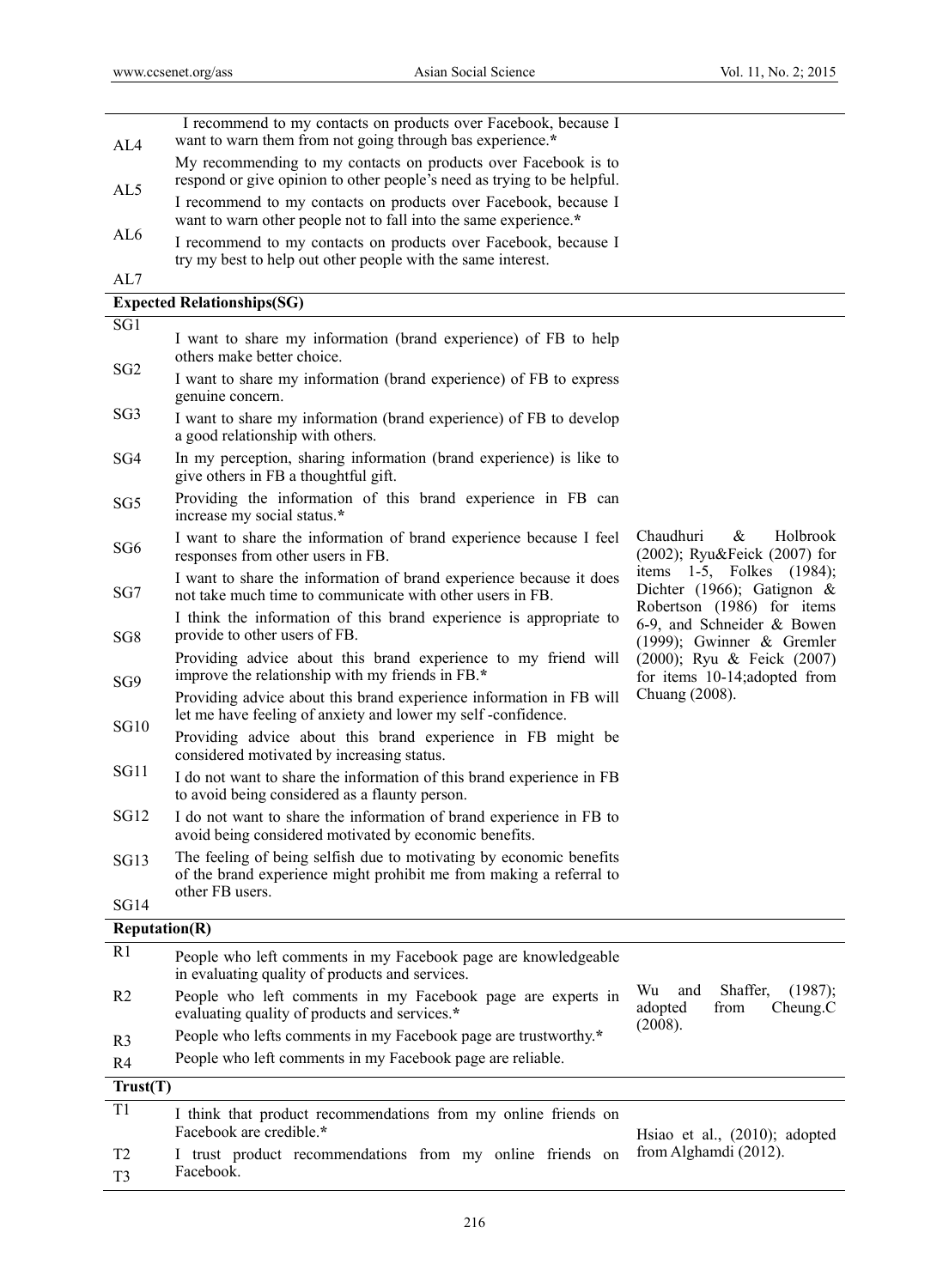|                          | I believe that product recommendations from my online friends on                                                                                       |                                                                     |
|--------------------------|--------------------------------------------------------------------------------------------------------------------------------------------------------|---------------------------------------------------------------------|
|                          | Facebook are trustworthy.*                                                                                                                             |                                                                     |
|                          | <b>Expected Reciprocal Benefit(ERB)</b>                                                                                                                |                                                                     |
| ERB1                     | I invest significant time into my relationship with my friends on<br>Facebook.                                                                         |                                                                     |
| ERB <sub>2</sub>         | When I do a large favour for friends on Facebook, I do not seek for<br>them to do a large favour in return.                                            |                                                                     |
| ERB3                     | My Facebook friends would be happy to do large favour for me<br>without expecting me to return it.                                                     | Diamantopoulos<br>&<br>Winklhofer, (2001); Camerena                 |
| ERB4                     | I would go out of my way to help my Facebook friends.*                                                                                                 | al.<br>$(1990)$ ; Granovetter<br>et<br>(1973);<br>Frenzen and Davis |
| ERB5                     | My Facebook friends are someone with whom I can share my<br>personal views.*                                                                           | (1990);<br>adopted<br>from<br>Christopher et al. (2011).            |
| ERB <sub>6</sub>         | My Facebook friends accept me no matter what I do.                                                                                                     |                                                                     |
| ERB7                     | My Facebook friends understand what I am really like.                                                                                                  |                                                                     |
| ERB8                     | My Facebook friends are important to me.                                                                                                               |                                                                     |
| ERB9                     | I am satisfied with the relationship I have with my Facebook friends.                                                                                  |                                                                     |
|                          | <b>BSN WOM Communication(BW)</b>                                                                                                                       |                                                                     |
| BW1                      | I have recommended (xbrand)'s FB page to lots of people.                                                                                               |                                                                     |
| BW <sub>2</sub>          | I 'talk up' (xbrand)'s FB page to my friends.*                                                                                                         | Carroll &<br>Ahuvia                                                 |
| BW3                      | I try to spread the good word about (xbrand)'s FB page.                                                                                                | (2006);<br>adopted from Park. H (2011).                             |
| BW4                      | I give (xbrand)'s FB page lots of positive word-of mouth<br>advertising.*                                                                              |                                                                     |
|                          | <b>Perceived Social Presence(PSP)</b>                                                                                                                  |                                                                     |
|                          | There is a sense of human contact on Facebook's Brand page forum.                                                                                      |                                                                     |
| PSP1<br>PSP <sub>2</sub> | There is a sense of sociability on this Facebook's Brand page<br>forum.*                                                                               | Gefen and Straub, (2003);<br>adopted from Hassanein. K &            |
| PSP3                     | There is a sense of human warmth on this Facebook's brand page<br>forum.*                                                                              | Head. M (2007).                                                     |
|                          | <b>Online Social Connection(OSC)</b>                                                                                                                   |                                                                     |
| OSC1                     | If I couldn't communicate online, I would feel "out of loop" with my<br>friends.*                                                                      |                                                                     |
| OSC <sub>2</sub>         | If I lost Internet access, I think I would probably lose contact with<br>many of my friends.                                                           |                                                                     |
| OSC <sub>3</sub>         | Without the Internet, my social life would be drastically different.*                                                                                  | Ledbetter<br>(2009);<br>adopted                                     |
| OSC4                     | I would communicate less with my friends if I couldn't talk with<br>them online.                                                                       | from Park. H (2011).                                                |
| OSC <sub>5</sub>         | Losing Internet access would not change my social life at all.                                                                                         |                                                                     |
| OSC <sub>6</sub>         | Online communication is not an important part of my social life.                                                                                       |                                                                     |
|                          | <b>Perceived Social Acceptance(PSA)</b>                                                                                                                |                                                                     |
| PSA1                     | I received much digital information about Internet sites from my<br>online Friends before I made my decision to buy or not to buy on this<br>e-store.* |                                                                     |
| PSA <sub>2</sub>         | I have had a great deal of experience with groups of people online<br>who discuss about products and which Internet sites to buy them on.              | David. N (2010).                                                    |
| PSA3                     | I often talk to my offline friends about products and good Internet<br>sites where they can be bought.*                                                |                                                                     |
|                          | <b>Group and Community Identification(GCI)</b>                                                                                                         |                                                                     |
| GCI1                     | Can share/exchange information with my buddies in an online<br>forum.*                                                                                 | Sands, (2003); adopted from<br>Hamid, (2006).                       |
| GCI <sub>2</sub>         | I can trade goods with my "friends" found on the same e-store.*                                                                                        |                                                                     |